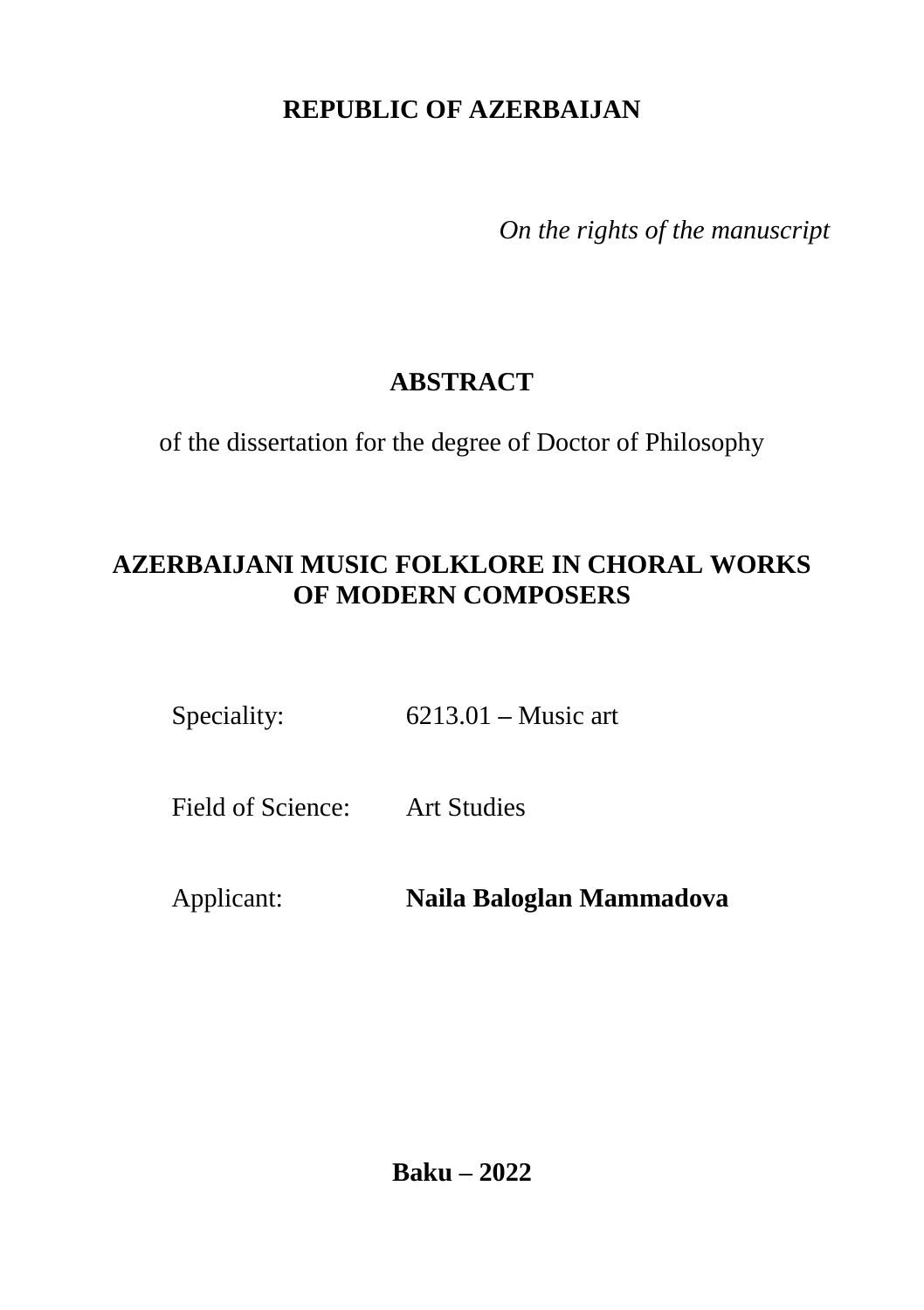The work was performed at the Department of "History of Music" at the Baku Music Academy named after Uzeyir Hajibeyli.

| Scientific supervisor: | Doctor of Philosophy on Art Study,<br>Associate Professor<br>Leyla Mutalib Mammadova    |
|------------------------|-----------------------------------------------------------------------------------------|
| Official opponents:    | Doctor of Arts, Professor<br>Jamila Ismayil Hasanova                                    |
|                        | Doctor of Philosophy on Art Study,<br>Professor<br>Zemfira Kalpali Abdullayeva          |
|                        | Doctor of Philosophy on Art Study,<br><b>Associate Professor</b><br>Leyla Zaki Guliyeva |

Dissertation council FD 2.36 of the Supreme Attestation Commission under the President of the Republic of Azerbaijan operating at the Baku Music Academy named after Uzeyir Hajibeyli.

| Chairman of the                                      | People's Artist, Professor                                                         |
|------------------------------------------------------|------------------------------------------------------------------------------------|
| Dissertation council:                                | <b>Farhad Shamsi Badalbeyli</b>                                                    |
| Scientific secretary of the<br>Dissertation council: | Doctor of Philosophy on Art Study,<br>Associate professor<br>Leyla Ramiz Zohrabova |
| Chairman of the                                      | Doctor of Arts, Professor                                                          |
| scientific seminar:                                  | <b>Imruz Mammad Sadikh Afandiyeva</b>                                              |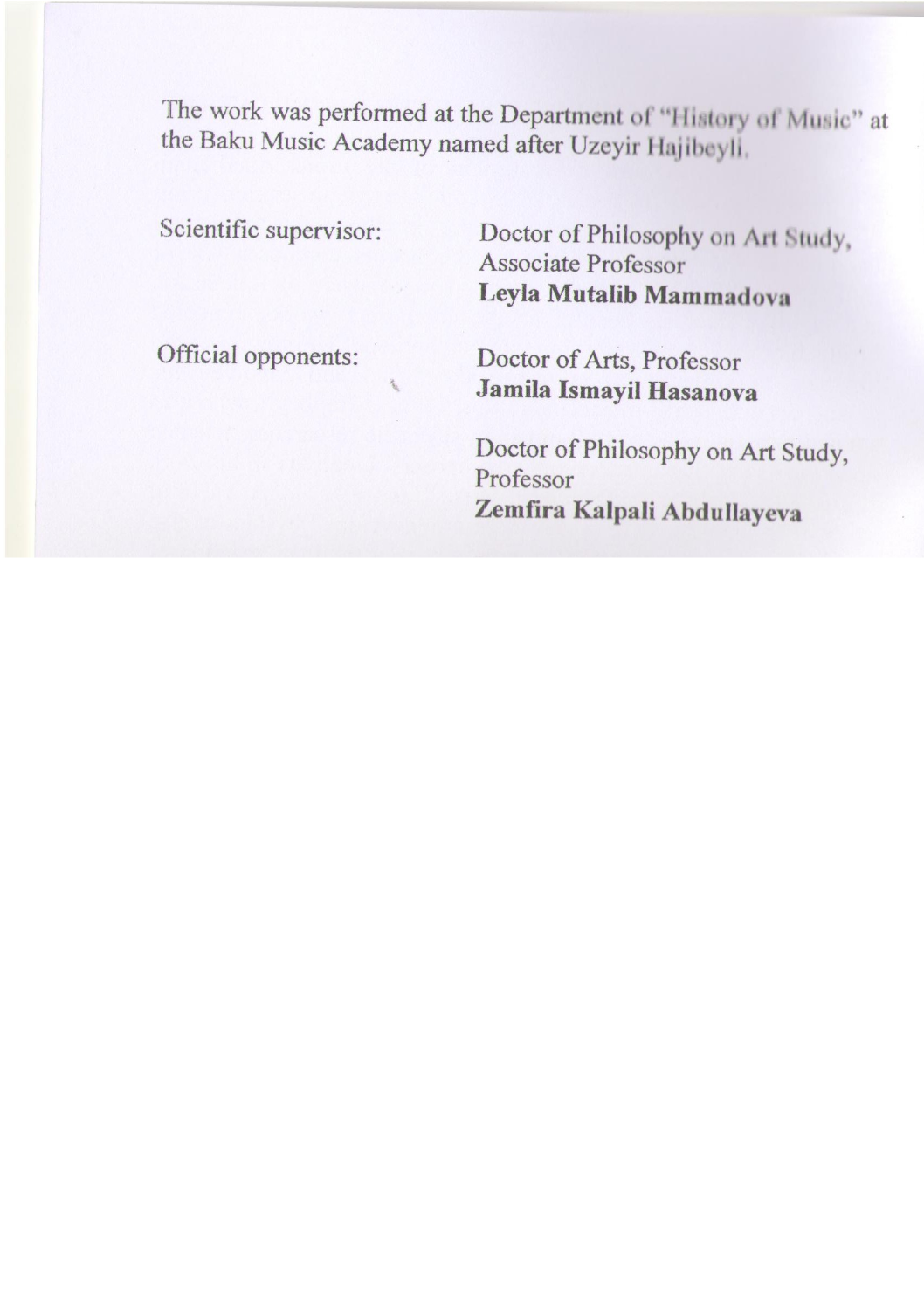### **GENERAL CHARACTERISTICS OF THE DISSERTATION**

**The relevance and development of the topic.** Azerbaijani folk music has been in the focus of composers with its rich genre diversity and wide modes-intonation, rhythm, form-structural features. In the early 20th century the genius composer Uzeyir Hajibeyli (1885–1948), who understood the essence of folk music and highly valued its position in the composers' works, rendered invaluable services in preserving this rich heritage. The composer did his best to collect and publish folk music, and involved his colleagues and young musicians in this work. U.Hajibeyli, who also studied various fields of folk music in scientific researches, touched upon the use of these genres in the composers' creativity in his work "Fundamentals of Azerbaijani Folk Music", as well as in a number of scientific articles. The theory of the mode developed by him is also considered as a serious research work aimed at the manifestation of national musical traditions in the composers' works. The creativity of the composer, who widely used folk songs and dances in his works, also served as an example for the Azerbaijani school of composition. Based on the traditions created by Uzeyir bey, Azerbaijani composers have formed an individual creative style in this field, applied various methods and forms of manifestation of folk music in composers' works.

The application of folk music genres has been formed in all genres of classical music. This work was also actively carried out in choral music. In order to develop this art, folk songs worked out by composers played a special role in the creation of the repertoire of choirs. This trend has been going on since the beginning of the 20th century. The creation of choral miniatures by Azerbaijani composers using folklore genres has had a different essence in different periods in terms of the embodiment of the genre. It is known that folk music includes songs, dances, lullabies, bayatis, songs performed at weddings and mourning ceremonies, speeches, kind of poems composed by ashugs, Novruz songs and so on. This rich folk music has always been a source of inspiration for our composers, embodied in various genres. Different genres and types of folk music are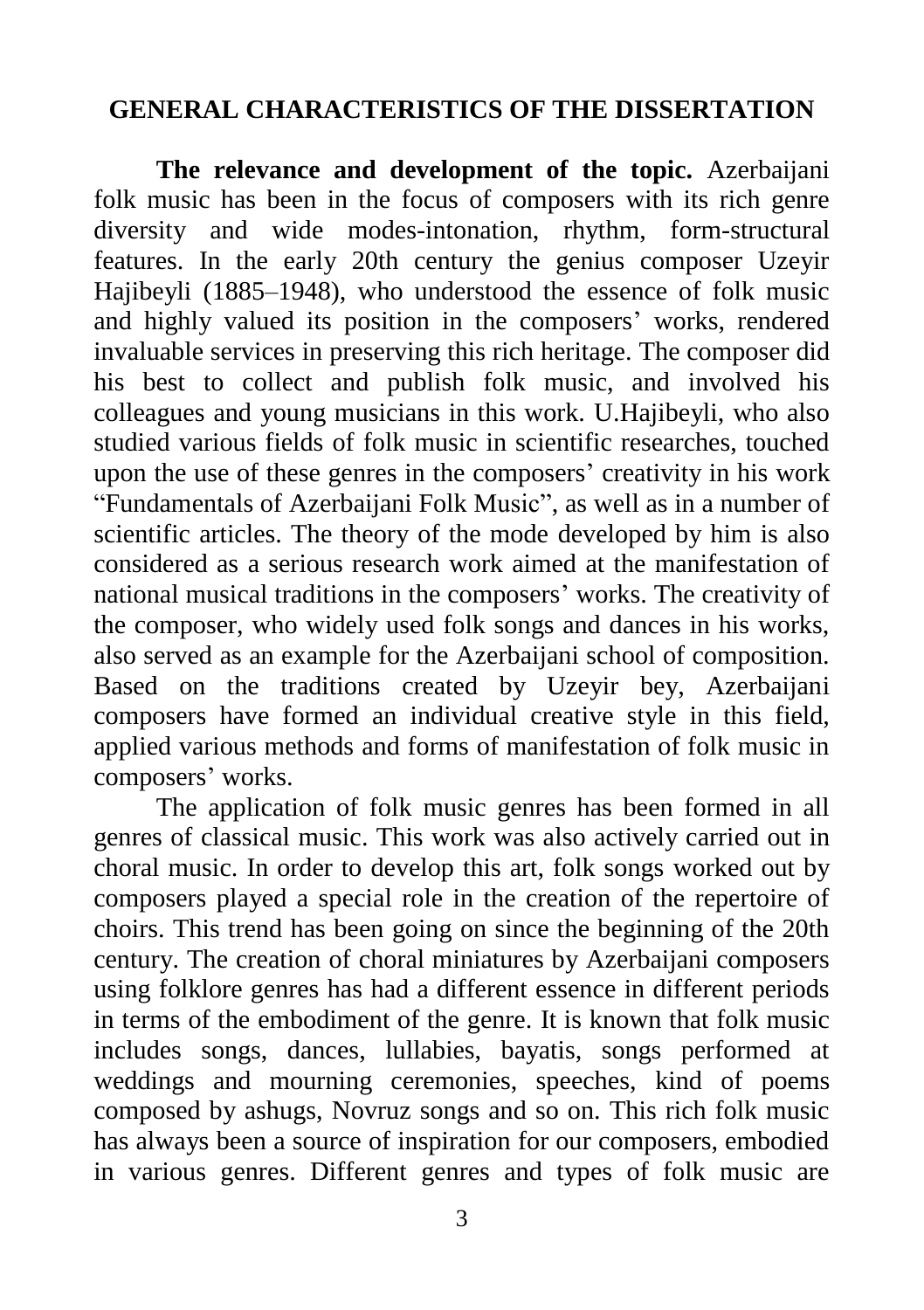observed in the works of composers such as S.Farajov, J.Abbasov and E.Dadashova, as well as F.Naghiyev, who repeatedly drew attention to the choir genre. In addition to the choral works of the folk songs we analyzed, in the choir scenes for the theatrical performance "Kerbelada dogan gunesh" (2004) and choir miniature "Bulaq bashi toz olar" (1980) by S.Farajov the composer benefited from the folklore.

Novruz folklore has been performed in various genres in the composers' works since the second half of the 20th century. The first example is the scenes from the opera "Aldanmish ulduzlar" (1977) by Honored Art Worker Mammad Guliyev. Covering this topic, the composers showed great interest in the traditions of Novruz holiday, which are widely used in Azerbaijani folklore. For example, V.Adigozalov created the cantata "Novruzum" (words by R.Z.Khandan) in 1993. Here the composer widely used the traditions of ashug music, folk melodies "Kosa-kosa" and so on.

Among modern composers J.Abbasov appealed to various examples of children's and ceremonial folklore in "Ninni" (Turkish folk song) for a cappella choir written in 1995, in his cantatas "Duzguler" (1996), "Heyat oxumalari" (1983), "Merdlik" (1992), "Bahar merasimi" (1986). E.Dadashova's works include the miniature "Oyna yar" (folk words) written in 1984 for the threevoiced a cappella female choir, and the "Samani" choir (music taken from Novruz ceremonies) written in 1987 for the children's choir. In these works, the composers composed original music, mainly referring to the poetic text of the folklore genre.

Dances, one of the brightest genres of folk music, were also on the focus of composers. For example, O.Rajabov created ten choral works with reference to folk dances. This series was also analyzed in Elmira Humbatova's dissertation "Composer Ogtay Rajabov's Chamber-vocal and Instrumental Music" (supervisor, professor Z.Gafarova), which is about to be defended. In order to avoid duplication, it is not directly analyzed here.

Folk songs are among the genres in the works of many composers. A number of achievements have been made in the development of folk songs for choir, certain stylistic features have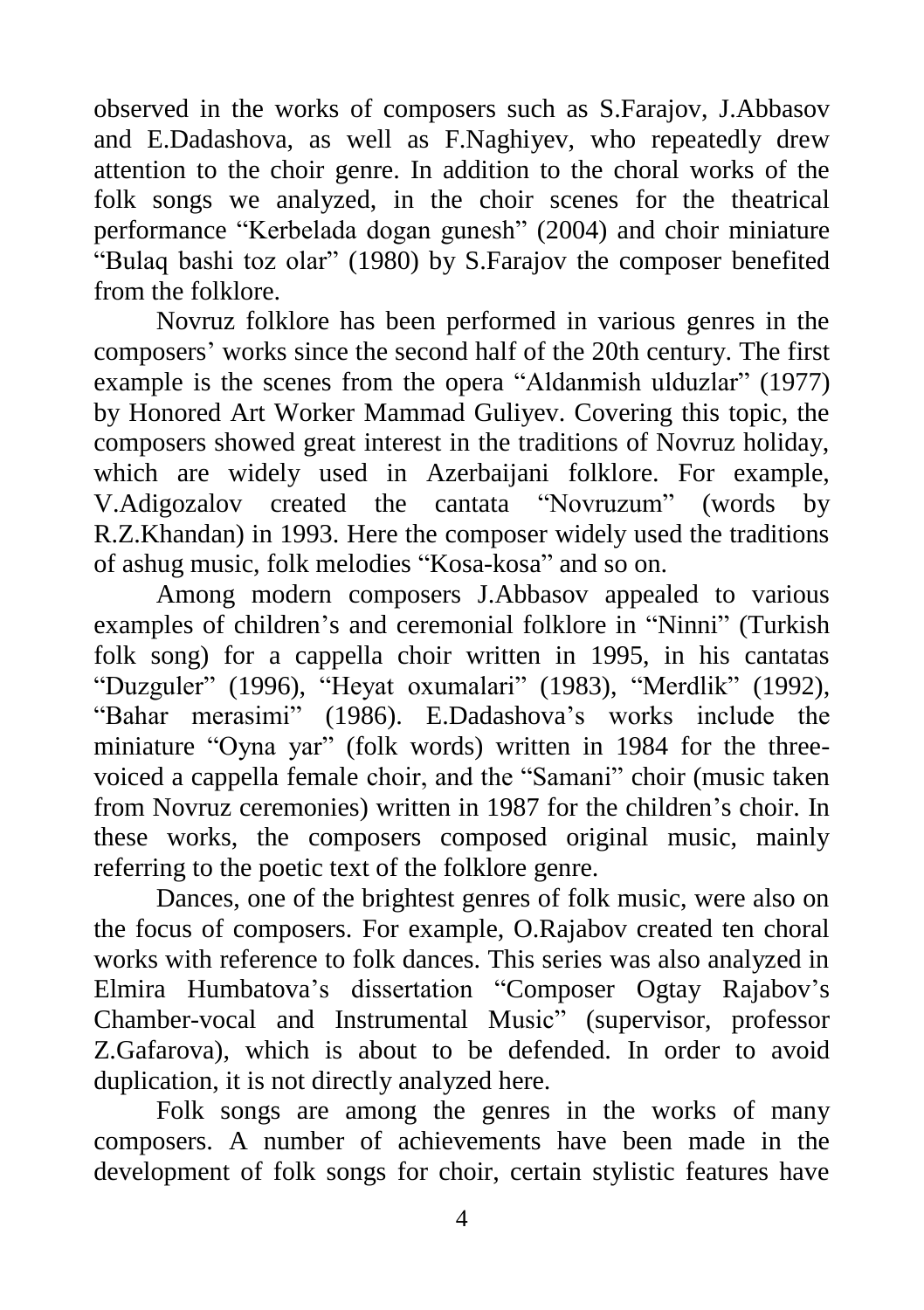been formed. There are many differences, new methods and means of expression between the choral works of the first half of the 20th century and the works of the second half of the 20th century. The analysis of these works is of great importance for the science of musicology in order to follow the processes and evolutionary stages in the development of choral art. For this reason, the topic of the dissertation remains relevant.

Folk song developments have a special place in the work of modern composers. In these works, new means of expression of modern music are compared with national genres and forms, modeintonation, meter-rhythm, form-structural features. The new approach to folk songs, the acquisition of new colors in the style of writing intended for the choir, is the main idea of the modern examples we have analyzed. A number of examples have been involved in theoretical analysis for the first time. The study of these examples is relevant both in the context of modern composer's works, and in terms of new features and achievements of modern choral music.

The study of choral art is important for its development and adaptation to modern requirements. The role of choral art in the formation of important moral values such as public opinion, aesthetic taste, collectivism, patriotism, national self-awareness is irreplaceable. Choirs, both in independent works and in stage productions, are always reflected as the embodiment of the people, the nation, the unity. The figurative-emotional impact created by the choir is stronger than in other genres of music, because it is in the performance of the choir that such qualities as unity, struggle, national strength are more vividly expressed. The examples studied in the dissertation are relevant because they are closely related to the creation of songs that reflect the historical past of the people, as well as the success and achievements of the Azerbaijani choral art of the 20th century.

In spite of the fact that the study of theoretical provisions on the application of folk songs in the work of composers is widespread in Russian musicology, this issue has been included in various studies in our national musicology. These researches were carried out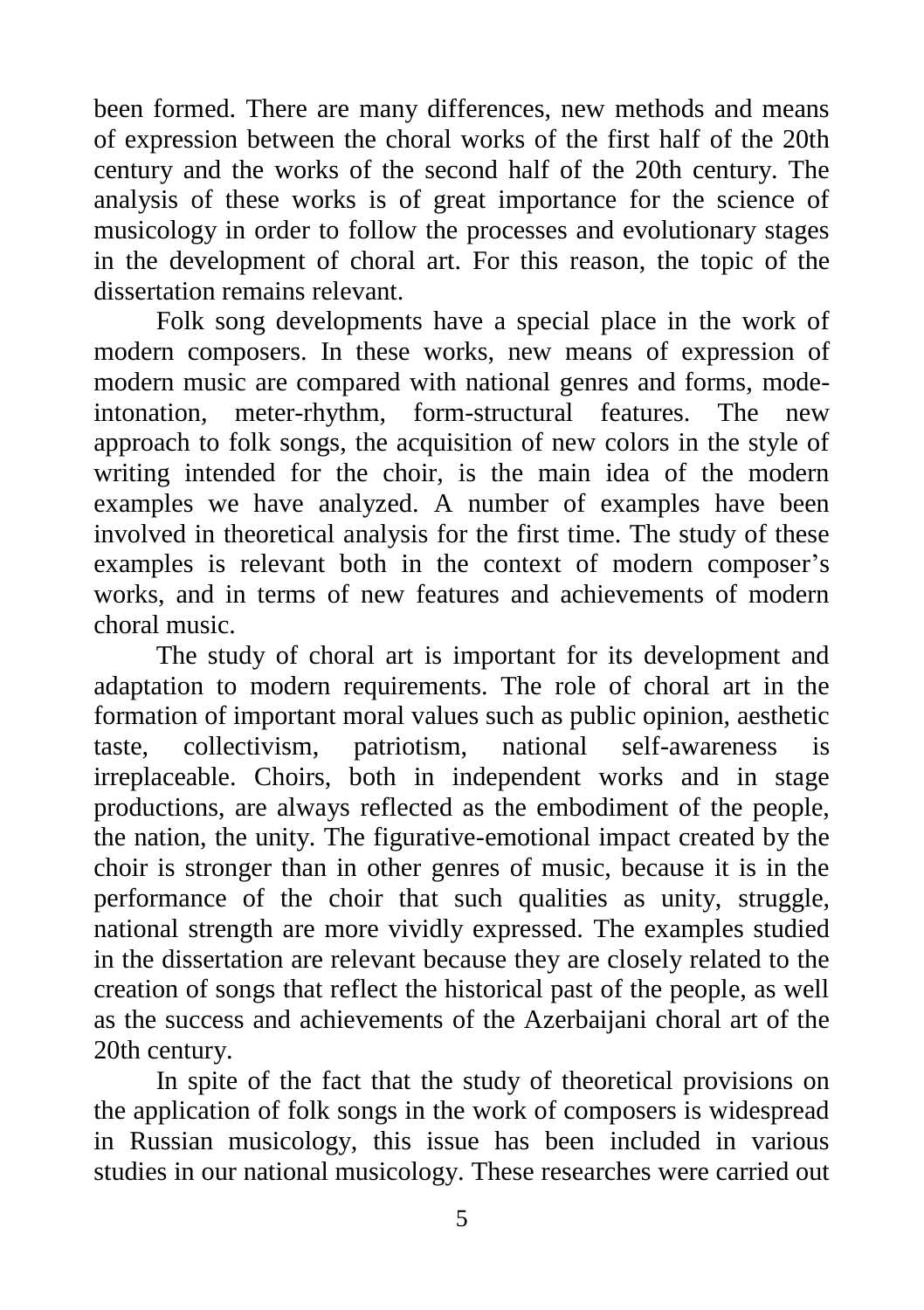in terms of intonation, the main components of choral music, methods of performance were not widely analyzed. The analysis of music samples in the presented dissertation mainly serves to reveal the important aspects of choral performance. These analyzes identify modern trends in the impact of folk song on the development of choral performance. At the same time, the samples analyzed for the first time can have a significant impact on the expansion and enrichment of the choir repertoire.

The topic of the dissertation is related to the ideas and concepts of many works of musicology written in the field of composition and folklore. The use of folk music in the composers' works is one of the most widely studied topics in various fields, both in national musicology and in European and Russian musicology. The wide scope of the topic has resulted in various researches in this area. Since the main focus of our research is on the choral works of folk music, this type of works are included in the list of scientific literature.

The application of folk music in the composers' works has been an important issue in the focus of U.Hajibeyli's attention since the first day, and as a result, his fundamental work "Fundamentals of Azerbaijani Folk Music"<sup>1</sup> is dedicated to this issue. The development of folk music by composers for various groups has become a priority of his scientific articles, as well as his composer activity.

The study of choral music is one of the most important areas of Azerbaijani musicology. However, research in this area is mostly based on the works of classical composers. In particular, it is worth mentioning Leyla Mammadova's monograph on the historical stages of development of choral art in Azerbaijan, as well as numerous scientific articles on the analysis of choral works in the creative activity of national composers.<sup>2</sup>

In addition, the books, articles, methodical aids covering various aspects of choral art served as a scientific source in writing

<sup>&</sup>lt;sup>1</sup> Hacıbəyli, Ü.Ə. Azərbaycan xalq musiqisinin əsasları / Ü.Ə.Hacıbəyli. – Bakı: Apostrof, – 2010. – 152 s.

<sup>&</sup>lt;sup>2</sup> Məmmədova, L.M. Хоровая культура Азербайджана / Л.М.Мамедова. – Баку: Адилоглы, – 2010. – 230 с.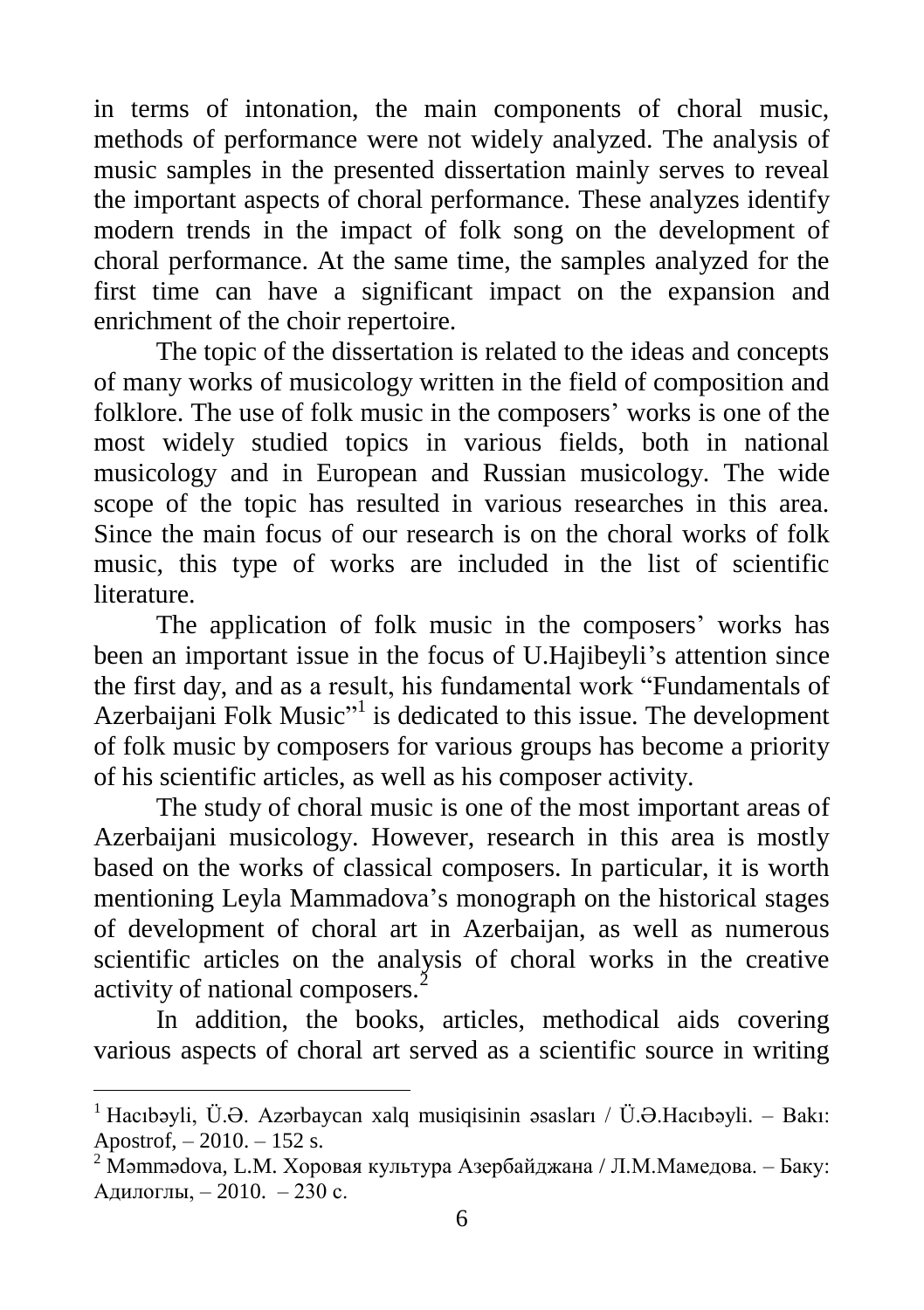this dissertation. From this point of view, scientific researches by Saila Agayev<sup>3</sup>, Yusif Habibov<sup>4</sup>, Yulizana Kukhmazova<sup>5</sup>, Naila Mirzayeva $\delta$ , Malak Valizade<sup>7</sup> and other choirmasters were applied.

During the analysis, scientific articles and monographs on the work of Azerbaijani composers, as well as the theoretical provisions of Russian musicologists I.I.Zemtsovsky<sup>8</sup>, B.V.Asafyev<sup>9</sup>,  $G.L.Golovinsky<sup>10</sup>, L.A.Mazel<sup>11</sup>$  and others were addressed.

**The object and subject of the research**. **The object of the research** is the work of Azerbaijani composers for choir. **The subject** is the ways of development of chorale miniatures in the works of the composers involved in the research, the changes they have undergone at different historical stages, the new qualities acquired on the basis of modern methods applied.

**The aim and objectives of the research**. The main purpose of the dissertation is to study the role and importance of choral works based on folk songs in modern times, to reveal the specific stylistic features of these examples and to highlight their impact on the

 $\overline{a}$ 

 $3$  Агаева, С.Г. Особенности национального мышления в хоровом творчестве Азербайджанских композиторов: / aвтореф. диссерт. на соиск. канд. искусствоведения / – Баку, 1995. – 23 с.

<sup>4</sup> Həbibov, Y.V. Xorşünaslıq. Dərs vəsaiti / Y.V.Həbibov. – Bakı: Elm, –1998, – 150 s.

<sup>5</sup> Кухмазова, Ю.Ш. Эволюция жанра хоровой миниатюры в творчестве азербайджанских композиторов: / aвтореферат дис. доктора философии по искусствоведению / – Баку, 2016. – 60 с.

 $6$  Mirzəyeva, N.A. Xorşünaslıq / N.A.Mirzəyeva. – Bakı: 2007, – 123 s.

<sup>7</sup> Велизаде, М.И. Национальная специфика постановки детских голосов до мутационного и после мутационного периодов в детских хорах Азербайджана: / aвтореферат дис. канд. искусствоведения / – Баку, 2006. –28 с.

<sup>8</sup> Земцовский, И.И Фольклор и композитор. Теоретические этюды / И.И.Земцовский. – Ленинград: Советский композитор, – 1977. – 176 с.

<sup>9</sup> Асафьев, Б.В. Речевая интонация / Б.В.Асафьев. – Москва-Ленинград: Музыка, – 1965. – 136 с.

 $10$  Головинский, Г.Л. Композитор и фольклор. Из опыта мастеров XIX-XX веков. Очерки / Г.Л.Головинский. – Москва: Музыка, – 1981. – 279 с.

<sup>&</sup>lt;sup>11</sup> Мазель, Л.А. О мелодии / Л.А.Мазель. – Москва: Музгиз, – 1952. – 300 с. Мазель, Л.А. Вопросы анализа музыки. Опыт сближения теоретического музыкознания и эстетики / Л.А.Мазель. – Москва: Сов.композитор, – 1978. – 381 с.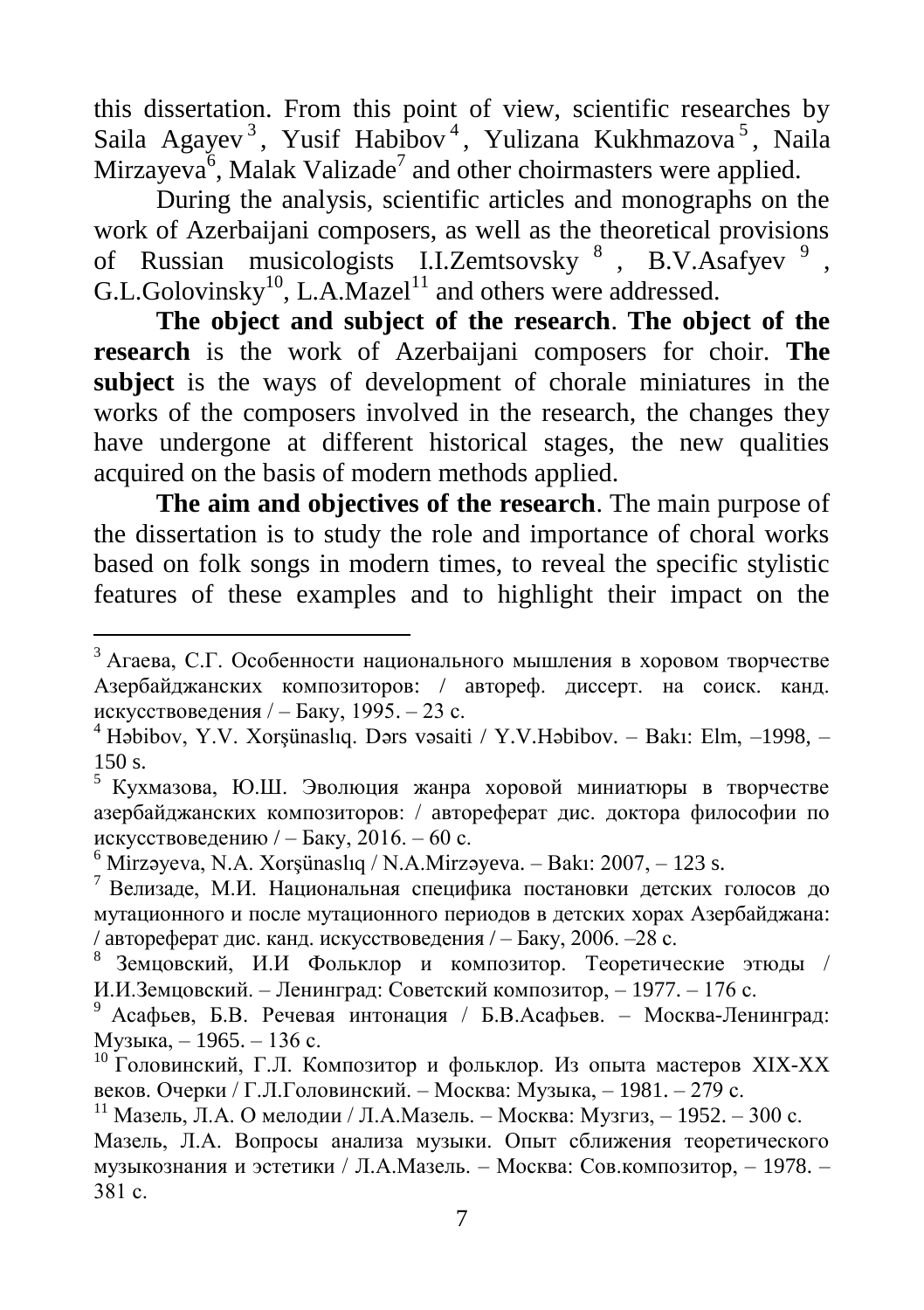development of choral art. The following tasks are envisaged to achieve this goal:

- To review the stages of development of choral art in Azerbaijan and to highlight the position of choral music in the composers' works;

- To review the methods of using folk songs in the composers' creative activities and the history of choral works;

- To determine the place of folk songs for choir in modern composers' music;

- To conduct a theoretical analysis of choral works created in modern times;

- To review different forms of embodiment of folk songs in choral music;

- To determine the features of modern development of choral works of folk songs as a result of research and analysis.

**The methods of the research.** The dissertation is devoted to revealing the position of folk songs in the development of choral art. In the process of research, the application of folk songs in the composers' creative activities, their use in choral genres, the analysis of the specific stylistic features of choral works were carried out by various methods. Historical method was used in the study of the stages of development of the genre and theoretical-comparative method was used in the analysis of the works.

During the analysis, scientific works and theoretical concepts of Azerbaijani and Russian musicologists on the subject were used as the main source of reference. In particular, the scientific provisions by U.Hajibeyli, M.Ismayilov, R.Zohrabov, A.Isazade, A.Mammadova and others related to folk songs were used.

The research material consists of choral works of Azerbaijani composers Uzeyir Hajibeyli, Fikret Amirov, Nazim Aliverdibeyov, Jahangir Jahangirov, Soltan Hajibeyov, Ramiz Mustafayev, Azer Dadashov, Elnara Dadashova, Sardar Farajov, Galib Mammadov, Ibrahim Ismayilov, Jalal Abbasov and "Sari gelin" ballad by Rena Gadimova for choir and orchestra.

**The main provisions of the defense.** The main provisions submitted for defense in the dissertation include the results of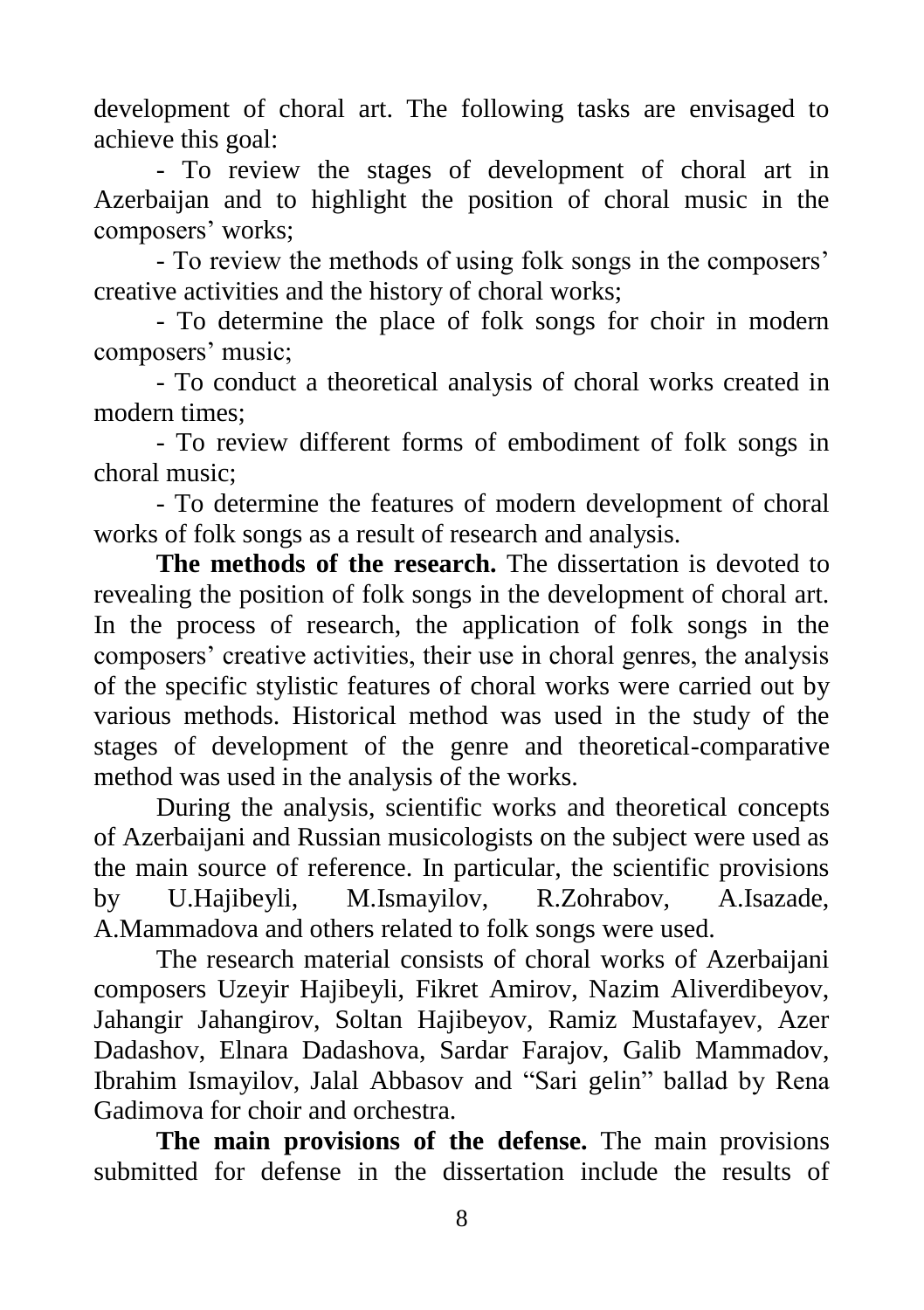research on choral works written in the second half of the 20th century:

- The criteria formed in the choral works by U.Hajibeyli and his contemporaries were developed by the next generation of composers;

- The predominance of polyphonic methods in the methods of expression used in choral works has ensured the professional development of the genre in harmony with choral performance;

- A different approach to the melodic content of folk songs in the choral works of modern composers, the use of leitmotif-type motifs and phrases, the preservation of image-emotional content characterize the formation of a new style in the development of the genre;

- In their choral works, Azerbaijani composers mainly applied the genres of folk music such as song, dance, cradle song, lullaby, bayati.

**The scientific novelty of the research.** The study of folk music, including folk songs, has been the subject of research for almost a century from various aspects. This rich genre of folk music has also been studied in the composers' works, and scientific works on the methods of using classical music have appeared. One of such areas is related to choral music. However, the existing gaps in this field have created a basis for the study of the role of folk songs for choir in the composers' creative activity in modern times and a new stage in the development of the genre. In particular, it should be noted that choral works in other genres of folk music are very rare and are mainly the product of recent times. The scientific novelty of the dissertation is directly related to the study of this topic. At the same time, since the large number of choir miniatures involved in the study is analyzed here for the first time, the results obtained can be considered as a novelty of the scientific work. From this point of view, the scientific novelty of the dissertation can be characterized by the following provisions:

- For the first time in the dissertation, choral works based on folklore genres were studied from a wide aspect as an object of research;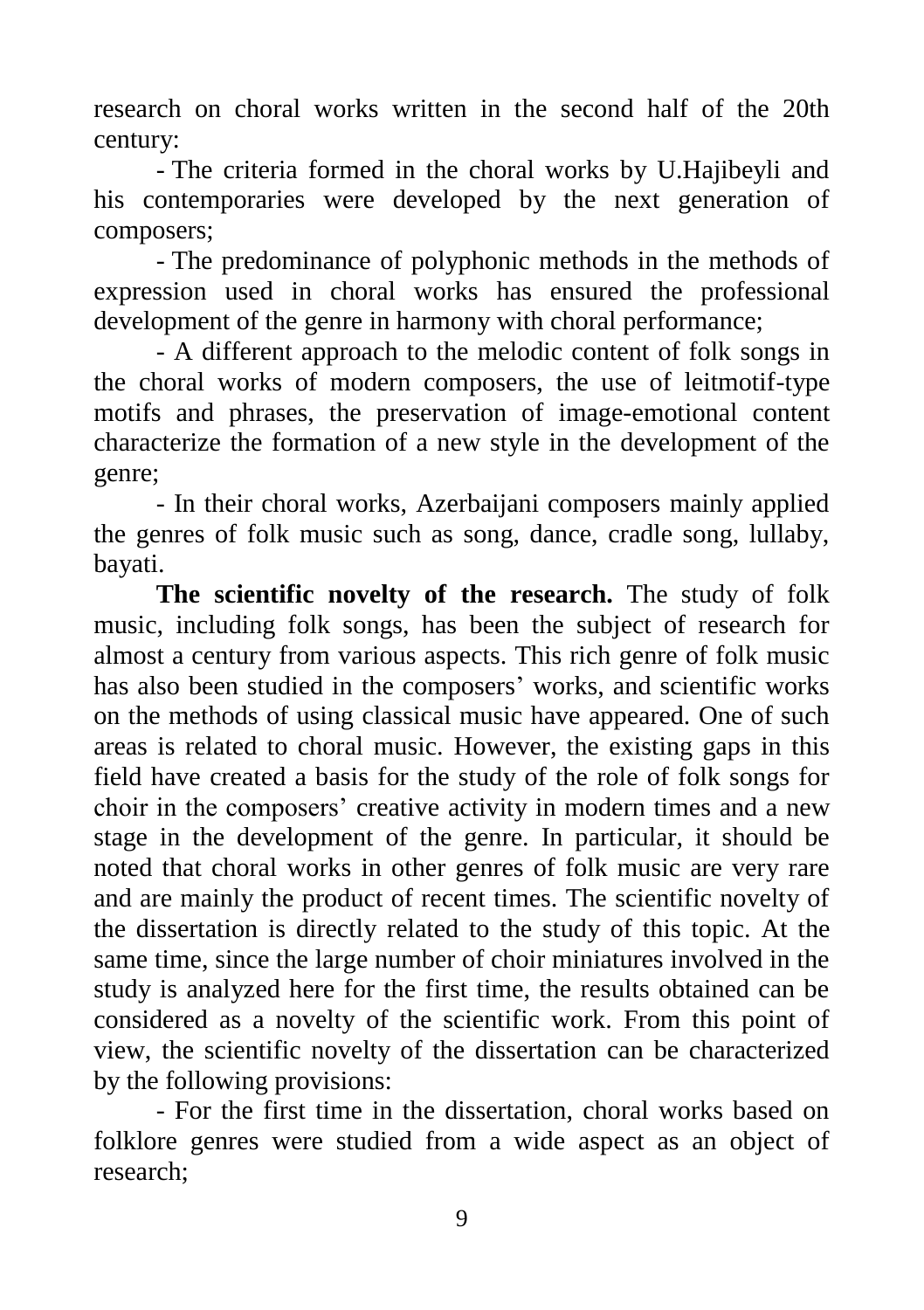- The stages of development of choral works on the basis of folk songs were considered, the process of evolution of the genre was followed;

- Modern stylistic features of choral works on the basis of folk songs were revealed;

- A number of choral miniatures were analyzed for the first time in the dissertation.

**The theoretical and practical significance of the research.**  The dissertation provides extensive information on the position of folk songs in the composers' works, and especially in choral music, the formation of choral works, the stages of development. The study also analyzed a large number of choir miniatures. From this point of view, the materials of the dissertation work can be used in teaching various music-theoretical subjects such as "Choir Conducting", "The Specialty of Conducting", "Score Reading", "Choral Studies", "Choral Arrangement", "Choral Literature", "History of Choral Music", "Choral Styles" and so on. The dissertation can be considered as a scientific source for any researcher engaged in the study of folk music.

**Approbation and application.** The main results and provisions of the dissertation are reflected in 8 articles and 4 conference reports in periodicals included in the international summary and indexing systems of countries such as Azerbaijan and Russia. Reports on the topic were made at a number of local and international scientific conferences.

**The name of the organization where dissertation was completed.** The research was carried out at the "History of Music" department of Baku Music Academy named after U.Hajibeyli.

**The volume of the dissertation with signs, indicating the volume of the structural units of the dissertation separately.** The dissertation consists of Introduction, three Chapters (with two paragraphs in each of Chapters II and III), Conclusion, List of Literature and Appendices. Introduction consists of 9 pages, 14562 characters, Chapter I – 29 pages, 41693 characters; Chapter II, first paragraph – 55 pages, 74043 characters; second paragraph – 19 pages, 23426 characters; Chapter III first paragraph – 26 pages,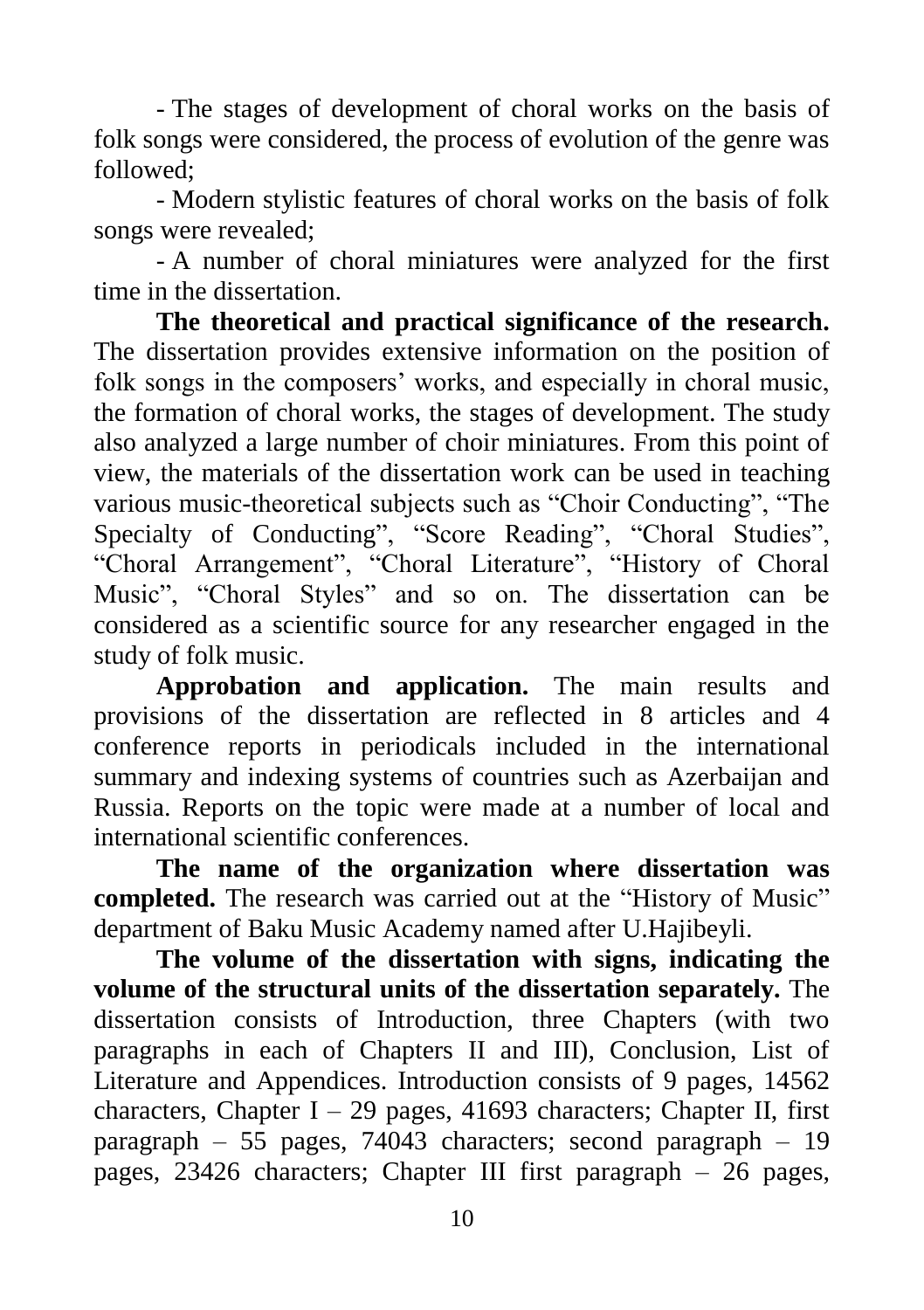32909 characters, Chapter III second paragraph – 20 pages, 28056 characters, Conclusion – 4 pages, 8020 characters, List of Literature-10 pages, 15609 characters, Appendices – 5 pages, 5875 characters. The total volume of the dissertation consists of 185 pages and 222809 characters, excluding the sections List of Literature and Appendices used.

#### **MAIN CONTENT OF THE DISSERTATION**

The first chapter of the dissertation is entitled **"The Creation and Development of Folk Songs for Choir in the 20th Century".** This chapter reflects the historical-theoretical excursion on the features of the embodiment of folk songs in the composers' works, especially the first examples of folk song works. Folk songs works acquired certain genre features at this stage, and the role of composers such as U.Hajibeyli, F.Amirov, N.Aliverdibeyov, J.Jahangirov, S.Hajibeyov in the formation of the genre was shown here. In particular, the development of folk songs by the composers mentioned in the first chapter were analyzed. The analysis and observations show that the folk songs developed during this period have a number of characteristics.

The use of folk music in composers' creative activities has become one of the priority issues in the science of musicology of the twentieth century. In Azerbaijan, this trend is reflected in the works of the great composer Uzeyir Hajibeyli and formed the basis of the national composition style. This composer's creative style, who used folk music in his works, became a school for future generations. Composer's creativity and folk music have common and individual qualities as a point of contact that manifests itself in the most diverse ways. Folk music in the composers' works manifests itself in components such as genre, musical language, melody, rhythm, intonation, form, mode, performance style etc. The manifestation of national traditions in the works of Azerbaijani composers has been repeatedly highlighted in various studies as one of the topical issues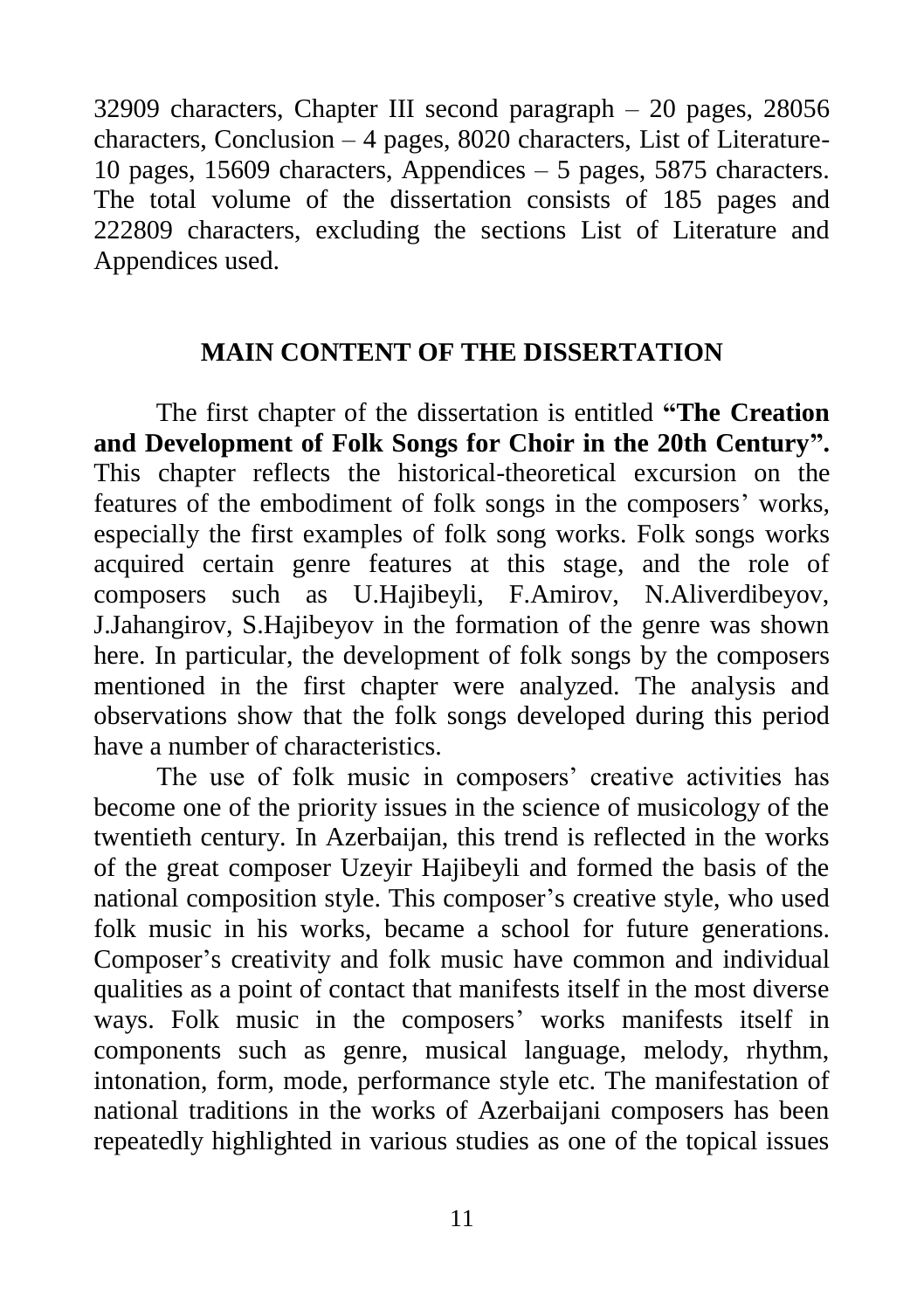of musicology. These studies mainly examined the national modesintonation features of the works.

One of the manifestations of folk music in the composers' works is associated with the development of certain musical genres. The use of folklore genres in composer's music is characterized by the development of its various forms, including folk songs and dances.

The appeal to folklore has been characteristic of the wide range of genres and active attitude of Azerbaijani composers since the second half of the 20th century. During this period, Azerbaijani composers turned more to patriotic issues related to political issues. In connection with the Karabakh tragedy, the composers were more interested in ceremonial folklore. Clear examples of this are observed in the choral works by V.Adigozalov, M.Guliyev, S.Farajov, F.Naghiyev, R.Aliyev and many composers. For example, V.Adigozalov's oratorios "Odlar yurdu" (words by R.Z.Khandan), "Qarabag shikestesi" (words by Teymur Elchin), "Chanaqqala-1915" (words by Mehmet Akif Ersoy) and "Qem karvani (words by R.Rza); M.Guliyev's "Poema-Rekviyem" (words by A.Salahzadeh), one-part Requiem ("Rekviyem") (words by F.Goja), lyric poem "Shebihijran" (words by Fuzuli), as well as "Dede Oorqud – Azerbaijan" (words by F.Goja) which reviews the historical past of Azerbaijan and J.Abbasov's cantata "Mardlik" (words by the people). Concert for a cappella choir dedicated to Gara Garayev (1989) (words by Khagani Shirvani), which occupies an important place in the works of F.Nagiyev, consists of three parts: part  $I - "Agri$ , part  $II -$ "Elvida" and part III – "Feryad". In each part one can see the traditions of Azerbaijani ceremonial folklore<sup>12</sup>. R.Aliyev's marchsong "Turk oglu ireli" for choir and symphony orchestra (1988) (words by Hasan Meraj), the odes – "Azadliga geden yollar" (1990) (words by F.Goja), "Ata yurdum Azerbaijan" (2005) (words by I.Dadashov) are also in this line.

Some of the above-mentioned works have been analyzed in detail in candidate dissertations such as "Choral Works on the

 $12$  Мамедова, Л.М. О хоровом творчестве Ф.Нагиева. Концерт для хора а cappella памяти К.Караева / Л.М.Мамедова. – Баку: АДПУ, – 2015. – c.28.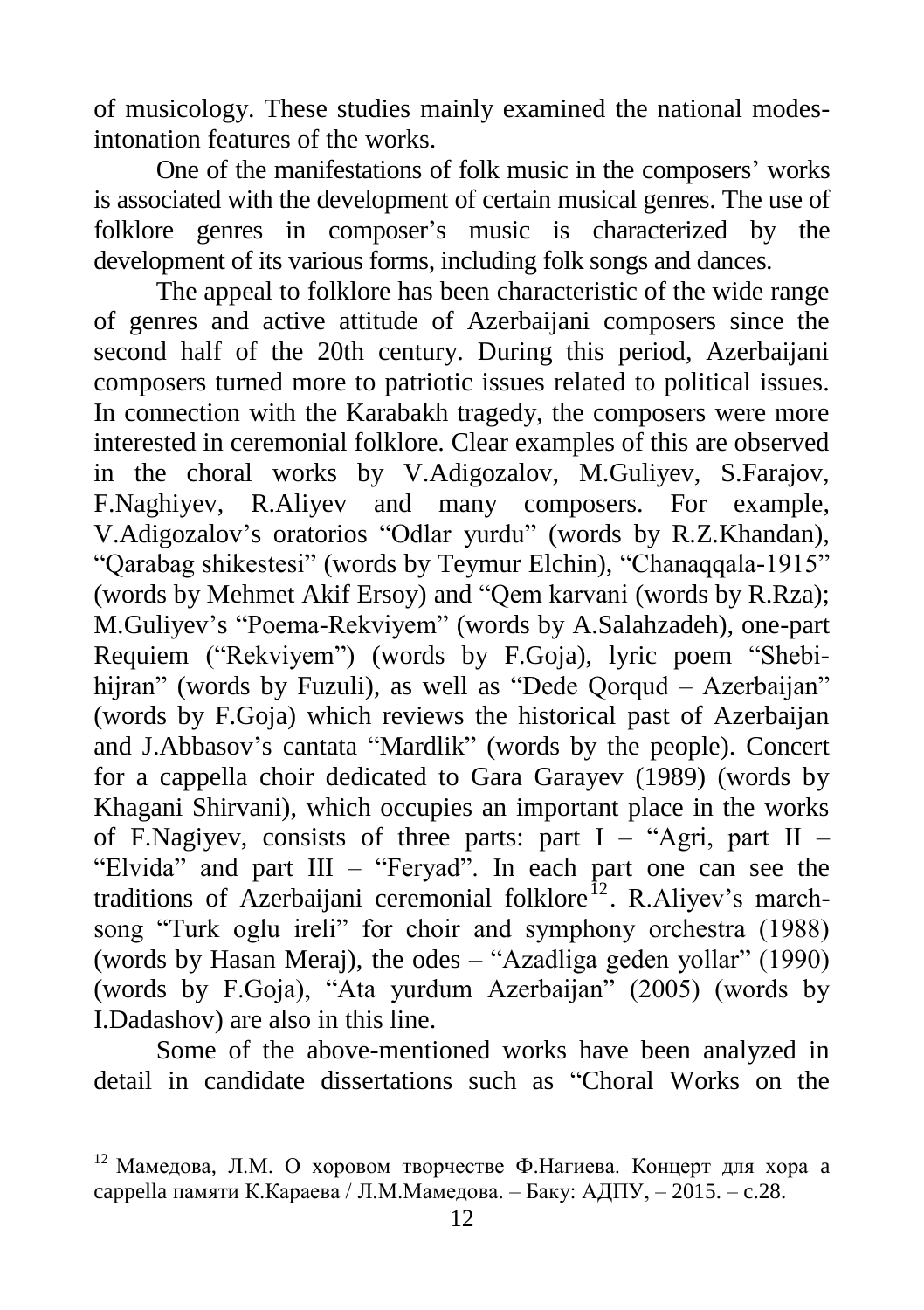History by Azerbaijani Composers During Independence" by V.Humbatov, "Evolution of the Choir Miniature Genre in the Works of Azerbaijani Composers" by Y.Kukhmazova and others. Therefore, it has not been analyzed in our study.

As we know, Azerbaijani folk music is characterized by a number of genres – song, dance, cradle song, lullaby, endearment, bayati, sayings, ceremonial music, wedding songs, mourning, lamentation, Novruz songs, etc. When we review the choral works of composers, we often come across the examples from these genres based on songs, dance, cradle songs, lullabies, bayatis. It should be noted that the bayati genre has attracted great interest of composers since the second half of the 20th century. From this point of view, cappella choir series "Bayatilar" (1969) by People's Artist Agshin Alizadeh , as well as People's Artist R.Mustafayev's "Bayatilar" for a cappella choir – "Yar guler", "Uzun gulse", "Bezen yeri", "Bulbul okhur", "Nergizler", "Ses veren olsa" and others can be given as examples. It should be noted that R.Mustafayev is the author of more than 500 choral works, 9 oratorios, 7 cantatas, 6 odes and others $^{13}$ . At the same time, F.Naghiyev's works include choir miniatures such as "Ashiqem", "Benovsheyem", "Geder", "Toy gunu" based on folk bayatis. In these works, the composers created a series of choral miniatures based on the poetic genre of folklore – bayati. The proportion of choral works, in which both the poetic text and the musical content belong to folklore, is not the same in every genre. Thus, in the first half of the 20th century, choral works were mainly based on folk songs. Most of the choral works analyzed in the dissertation are of this type.

It should be noted that the first examples of folk songs for choir were created by composers such as Uzeyir Hajibeyli, Said Rustamov, Suleyman Alasgarov, Nazim Aliverdibeyov, Soltan Hajibeyov, Fikret Amirov, Jahangir Jahangirov. The development of folk music genres was intended for various compositions. In the works of the above-mentioned composers the existing orchestras of folk

 $\overline{a}$ 

<sup>&</sup>lt;sup>13</sup> Məmmədova, L.M. Çox illik zəhmətin bəhrəsi. Ramiz Mustafayev - 80  $\pi$  – Bakı: Musiqi dünyası, – 2007. – № 1-2 (31), – s. 73.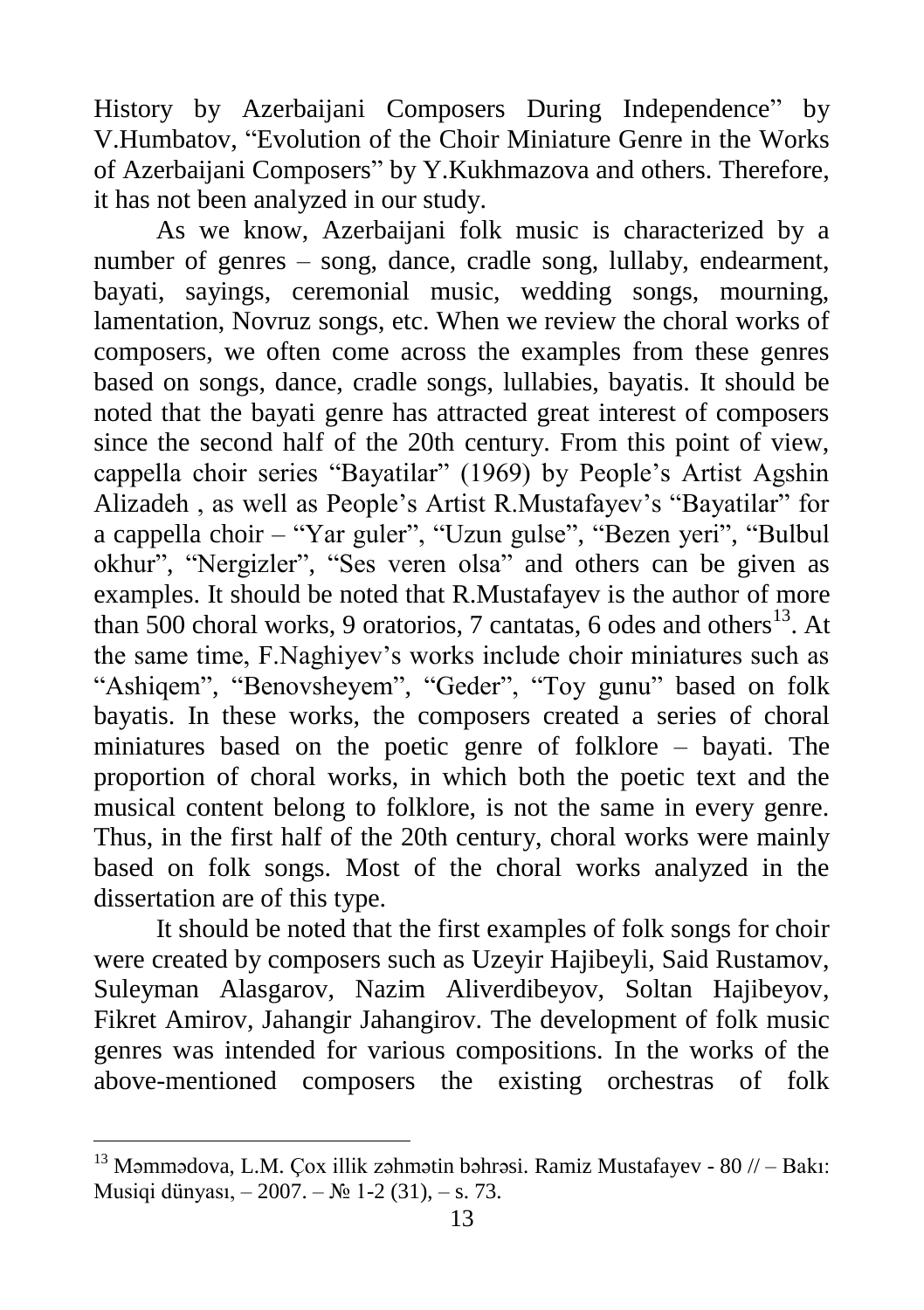instruments, various ensembles and choral works have played a special role in the formation of this genre.

U.Hajibeyli's choral works based on folk songs "Ay beri bakh", "Gedek gezek bagchada", "Aman nene", "Ne gozeldir", "Lolo", "Sen gozel", "Lelli" also served as a criterion for the first examples of this genre. Some of these works were published in the collection "Azerbaijani Folk Songs" published in 1954. It is interesting that the composer worked to perform folk songs accompanied by a choir, an ensemble of folk instruments and a piano. It should be noted that this composition is not found in other composers who applied to the choral works of folk songs. The collection includes works based on folk songs "Beri bakh", "Gedek gezek bagchada", "Aman nene", "Ne gozeldir". U.Hajibeyli's choral works analyzed hereby i.e. "Beri bakh", "Gedek gezek bagchada", "Ne gozeldir" are characterized by the timbre variety of the score, the presentation of the solo melody in different ways, the preference for unison performance during the refrain, the extensive use of ostinatos. The use of national musical instruments in the instrumental part is observed only in U.Hajibeyli's choral works.

The paragraph also analyzes the choral works by N.Aliverdibeyov, F.Amirov, J.Jahangirov, S.Hajibeyov. In N.Aliverdibeyov's works "Gul bagchalar", "Senden mene yar olmaz", the melody is performed both as a whole and with canons and imitations. In these works, the phrases that are often repeated and important in the text of the song are repeated in other sounds. F.Amirov's choral works like "Gozelim sensen", "Sandiga girsem neylersen", along with the characteristic features of the genre, have rich timbre colors, colorful harmonic texture, full choral score typical of the composer's style. In choral work "Lyric Song" by S.Hajibeyov, the composer preserved the original melody of the song as it was.

Each of Jahangirov's folk song performances, which we have analyzed, i.e. "Ezme taglari"), "Gul achdi", "Nargile", "Aman keklik" is intended for a Cappella choir. Changes in tempo and meter are often encountered in works. In each work, the composer managed to create a variety of timbre using a group of sounds at different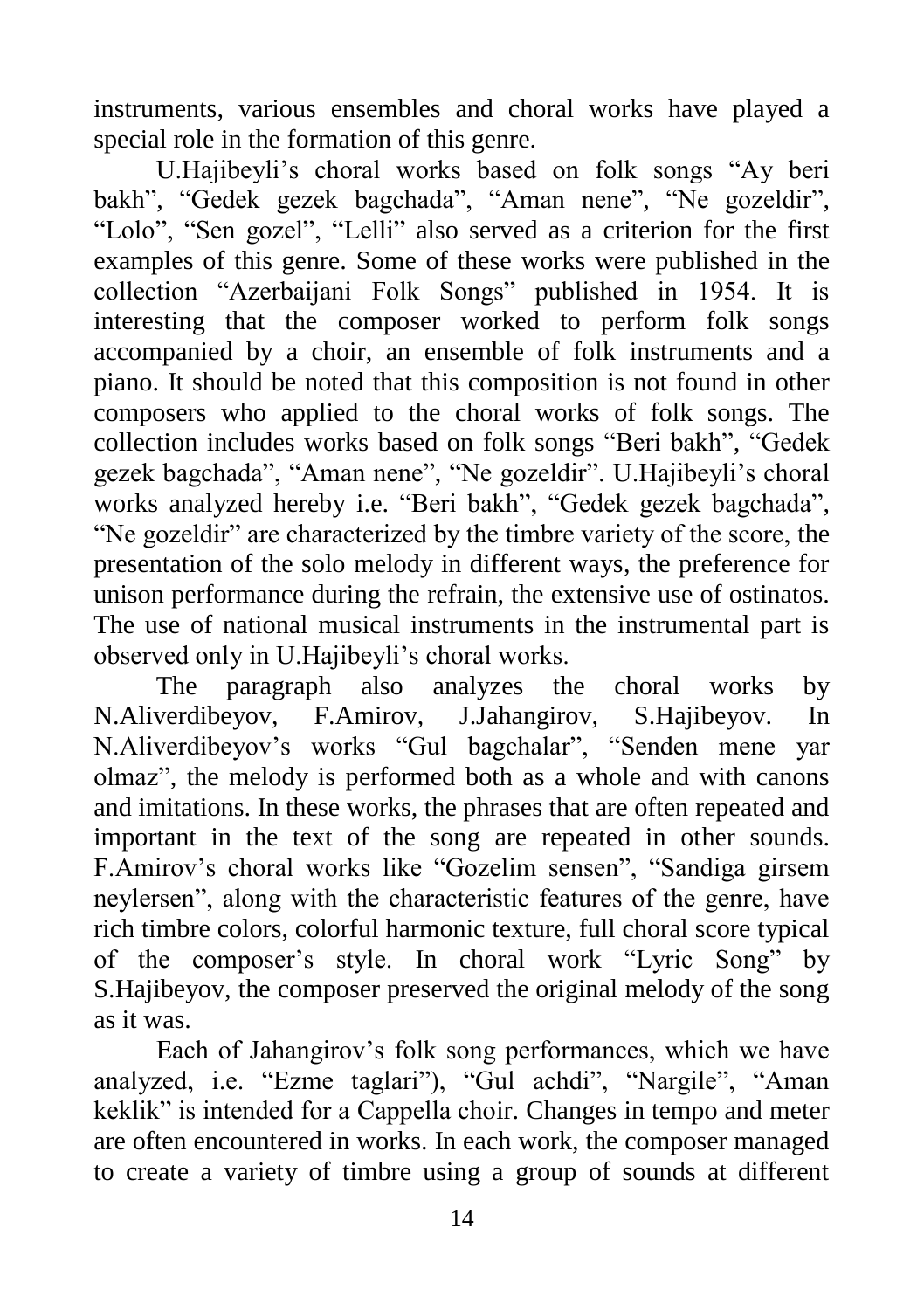times. The composer tried to emphasize the characteristic parts and intonation features of the mode in the melody as well as in other sounds. R.Mustafayev's choral works "Yar bize gonaq gelecek", "Qoy gulum gelsin", "Keklik" were also covered in the analysis.

Thus, the analysis showed that the composers used different methods and means of expression in the works of folk songs for choir, as well as textures and types of ensembles. The type of accompaniment we observe in U.Hajibeyli's choral works is very interesting and, unfortunately, this tradition was not continued later. Choral performances are for accompanied and unaccompanied choirs. In any case, the development of musical material in the works is realized mainly through the use of polyphonic methods. The use of imitation and mirror movement is common.It should be noted that this trend was continued in the choral work of the next generation of composers. Although the principle of sound distribution, solo and unison varies depending on the composer and performance, in general, Sopranos always come to the fore as a soloist. The use of motifs and phrases that imitate the percussion in the accompaniment party has also become a common expression in choral work. The use of various melodic lines in choral scores, as well as the use of divisions in certain parts, along with the saturation of the sound layers, also contributed to the development of the homophonicharmonic texture. All these points, which we observed in the samples we analyzed, were preserved and developed by the composers in the next stage.

The second chapter of the dissertation is entitled **"Stylistic Features of Choral Performances of Folk Songs in the Late 20th - Early 21st Centuries".** This chapter consists of two paragraphs. The first paragraph is entitled **"Manifestation of New Stylistic Tendencies in Folk Songs".** The main purpose of this section is to reveal the new features of folk song works in the works of Azerbaijani composers since the second half of the 20th century, as well as to clarify the issues of preserving and developing the already established criteria of the genre. The choral works of Sardar Farajov "Lebu-leb"; Azer Dadashov "Ay sallanib geden yar", "Seni chokhdan sevirem"; Elnara Dadashova "Ay beri bakh", "Men gulu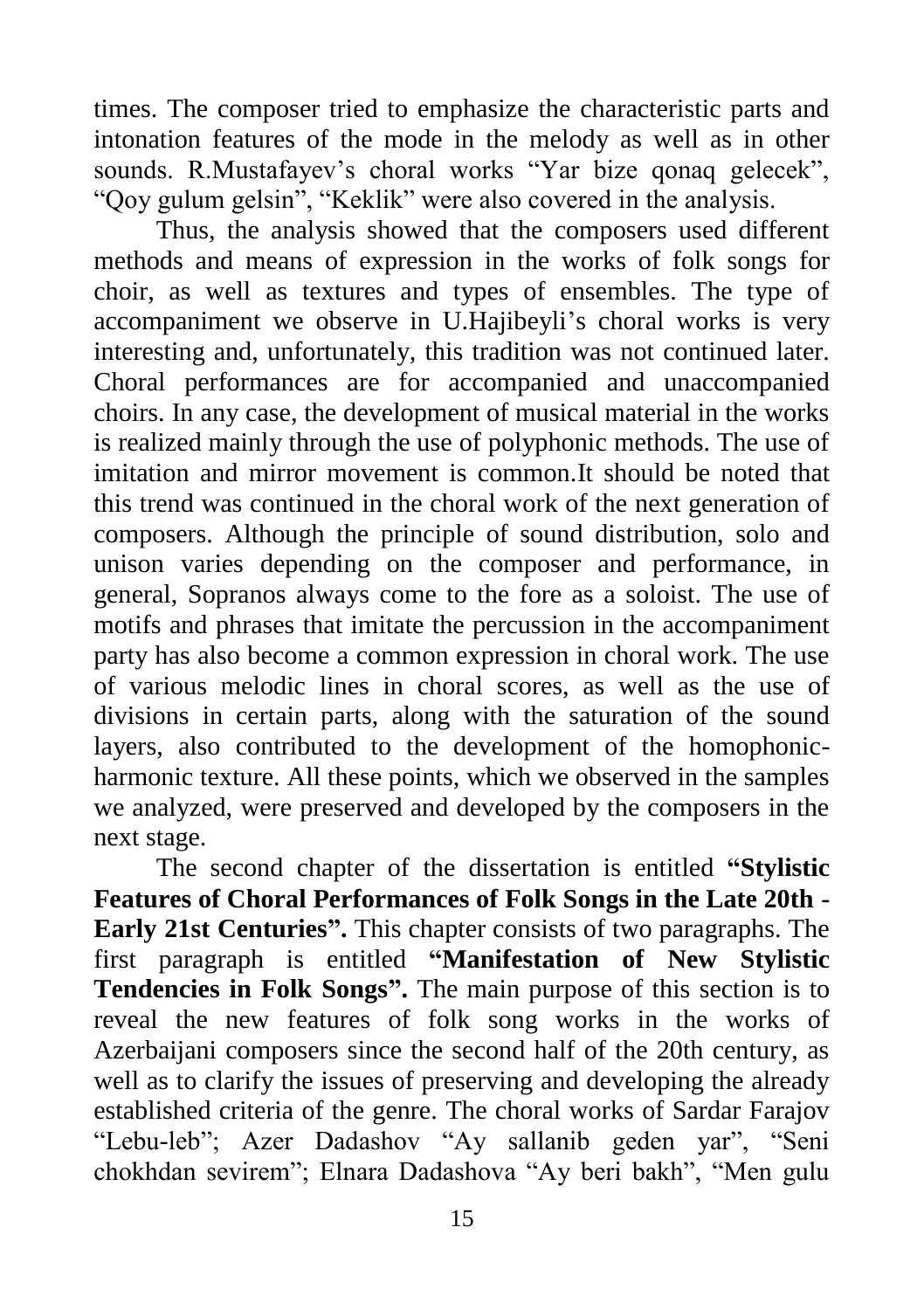deste baglaram", "Geden gelmedi"; Jalal Abbasov "Aman ovchu", "Qalaliyam", "Daglarda chichek"; and Ibrahim Ismayilov "Basma taglari", "Bir denesen", "Abi yashila burunur" are analyzed here.

The methods of expression we observe in the performance of each analyzed folk song, the delivery of image-emotional content, the types of textures used in the work vary according to the creative style of the composers. However, we can point to the preservation of the image-emotional content of the folk song as the main thing in common. Among the means of expression that embody it, it is obtained by preserving the original melody, repeating certain expressions and words that are specific and important to the text with ostinatic rhythm and melodic phrases. Soprano sounds are more active in terms of which party the main melody is in. However, this position can also be observed in the Tenor party. It is also observed that the main melody is presented on the principle of sharing between different sounds. In E.Dadashova's works it is more common that the main melody is not kept at all, its leitmotifs and rhythmic structure are emphasized. In J.Abbasov's works the main melody is preserved as it was. In I.Ismayilov's works such features as ostinato, joint use of different texture types, distribution of the main melody between sounds are noticeable.

The creation of works based on folk songs is associated not only with the composers' creativity, but also with the activities of talented and professional choirmasters. In the second half of the 20th century, thanks to the hard work and diligence of the teaching staff of the Department of Conducting at the Azerbaijan State Conservatory, the choirmasters composed a number of folk songs for their groups. These examples, along with the composer's work, occupy a large place in the repertoire of choirs and are successfully applied in the teaching process of choral conducting.

Among them Nijat Malikov's "Yar gelir", "Girdim yarin bagchasina", "Daglarda quzu meler", "Uch chalma", "Ay dili-dili", "Lay-lay", "Salma gozden meni", "Gul achdi", "Ne bakhirsan", "Yar yar"; Adil Gafarov's "Ay qiz sene mailem", "Baga girdim uzume", "Mahur tesnifi", "Leli", "Sona khanim", "Surmeli qiz"; Muzaffar Askerov's "Leyla", "Gedek gezek", "Chal oyna", "Uch meyve";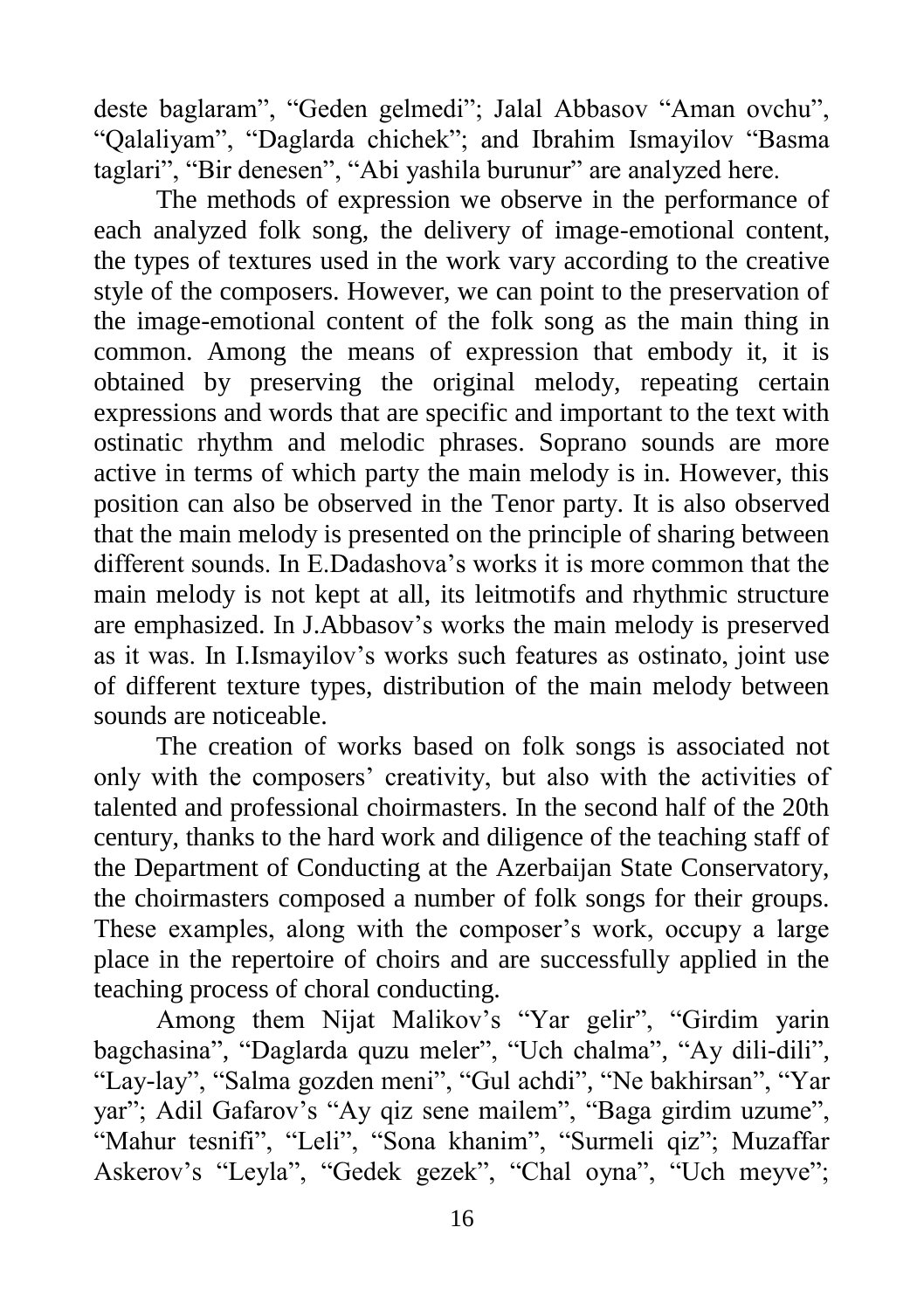Firangiz Khalilova's "Qara gile", "Shur tesnifi - Elimi bichaq kesibdi", "Ay dili-dli", "Qara qiz"; Irada Aslanova's "Agacda leylek", "Qubanin ag almasi", "Kuchelere su sepmishem", "Uch meyve", "Almani atdim kharala", "Ay dilber", "Qalaliyam", "Qalanin dibinde"; Gulbaji Imanova's "Qubanin ag almasi", "Okhu tar"; Tarana Yusifova "Ay qadasi", "Rast tesnifi - Ay dilber", "Aman neynim", "Susen sunbul"); Vagif Mastanov's "Baga girdim uzume"), "Daglarda chichek", "Yar, oyna"; Yulizana Gorkhmazova's "Yalli", "Chal oyna", "Men gulu deste baglaram", "Bilay-bilay"; Fazil Aliyev's "Keklik", "Onu deme zalim yar"; Maralkhanim's "Onu deme zalim yar", "Jeyran sevgilim", "Susen sunbul", "Qalali", "Qadan alim", "A daglar", "Qaladan qalaya", "Hesiri basma", "Iki alma", "Gel-gel", "Ay dilber", "Bagchada guller", "Ninni", "Gilenar", "Qubanin ag almasi"; Mehin Orujova's "Senden mene yar olmaz", "Nar ey nar", "Evleri var khana-khana", "Yeri-yeri", "Uja daglar", "Aman nene", "Aman ovchu", "Yadima sen dushende", "Yarin baginda", "Oyna, yar", "Ag arkhaliq", "Aranda qaldim" can be shown as examples.

The second paragraph is entitled "**The Use of Azerbaijani Folk Songs in the Context of the Cultural Convergence of the Peoples of the World."** In this section, folk songs developed by Galib Mammadov, one of the talented representatives of Azerbaijani composers, are analysed. The choir works of folk songs such as "Aman nene", "Susen sunbul"), "Lay-lay", "Chal oyna", as well as Bayati-Shiraz tasnif included in the composer's "Landet vi kommerfra" project in 1997 were analyzed here.The choral works created by G.Mammadov on the basis of folk songs attract attention with a number of specific features. First of all, it is necessary to note the original groupings in the works. For example, in the works "Nushabaa og Alexander" ("Chal oyna"), "Fortellerskalen" ("Susen sunbul"), the women's choir of groups I and II, in addition to the soloist in the work "Kvinnen i kic" ("Bayati-Shiraz") indicated an interesting score structure. Another peculiarity is the accompaniment of an ensemble of national musical instruments during the performance of some choirs. In this regard, the Fortellerskalen ("Susen sunbul") is an example of an instrumental piece. In some

17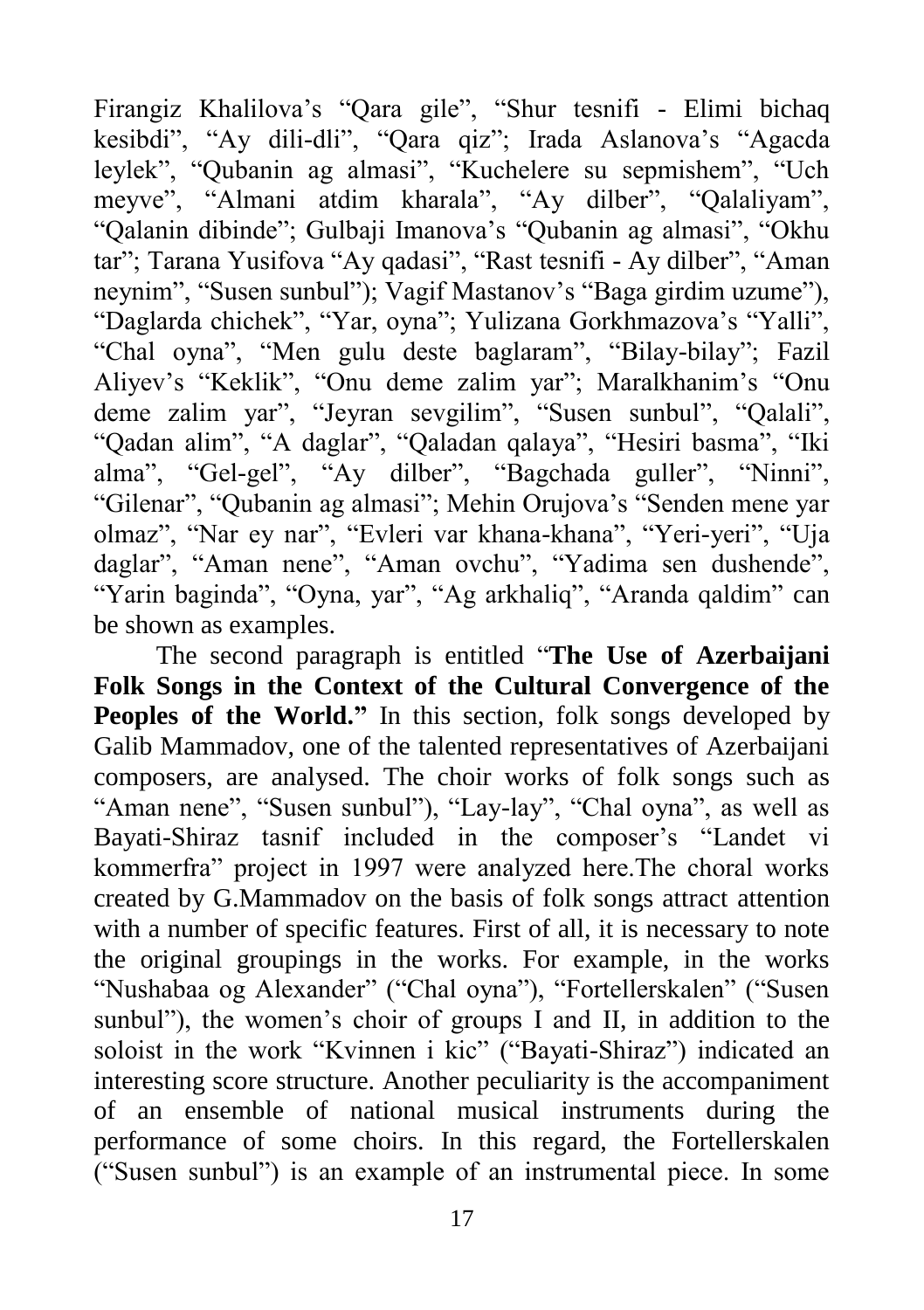works, including "Ved en kirke i grus" ("Lay-lay"), in some cases there is a decrease in the sound of the chorus. At the same time, the composer often creates fullness in the texture by applying doubles and triples of sounds. This is the case with Kvinnen i kic ("Bayati-Shiraz"), Nushabaa og Alexander ("Chal oyna"), Fortellerskalen ("Susen sunbul") and "Rode gardiner" ("Aman nene").

Most of the choral works also include a soloist party. The soloist mainly performs melodies of folk songs. In tasnif "Kvinnen i kic" ("Bayati-Shiraz"), the composer used an interesting structure. Thus, the theme of the soloist is repeated in the performance of the choir, and these passages are performed in the Azerbaijani language by the soloist, and in the Norwegian language by the choir. Such a structure is found only in this example.

One of the characteristic features of the works is that the percussion accompaniment is embodied in both instrumental and choral parts. In the introductory parts of almost all works, there is ostinatol material based on the rhythmic structure of the song. Sometimes it acts as an accompaniment party for the whole choir, sometimes it just appears in the introduction and koda. In general, the homophonic-harmonic texture is more predominant in choral works, but the polyphonic texture is used in the middle part in the work of "Nushabaa og Alexander" ("Chal oyna"). The choral work "Kvinnen i kic" ("Bayati-Shiraz") has a chorale texture.

As for the form of work, the composer prefers two-part reprises, as well as couplets. In some works, for example, in the choral work "Kvinnen i kic" ("Bayati-Shiraz"), the material of the introduction is repeated in the coda and brings a compact structure and symmetry to the form. From this point of view, it is possible to show the works "Kvinnen i kic" ("Bayati-Shiraz"), "Rode gardiner" ("Aman nene"). One of the main factors that play a role in the formation of the form is repetition, variability. In some examples, the composer performs repetitions both through variant and reprise.

The third chapter of the dissertation is entitled **"Manifestation of Stylistic Features in the Compositions of Folk Songs of the Same Name".** This chapter consists of two paragraphs. The first paragraph is entitled "The Same Folk Songs in the Choral Works of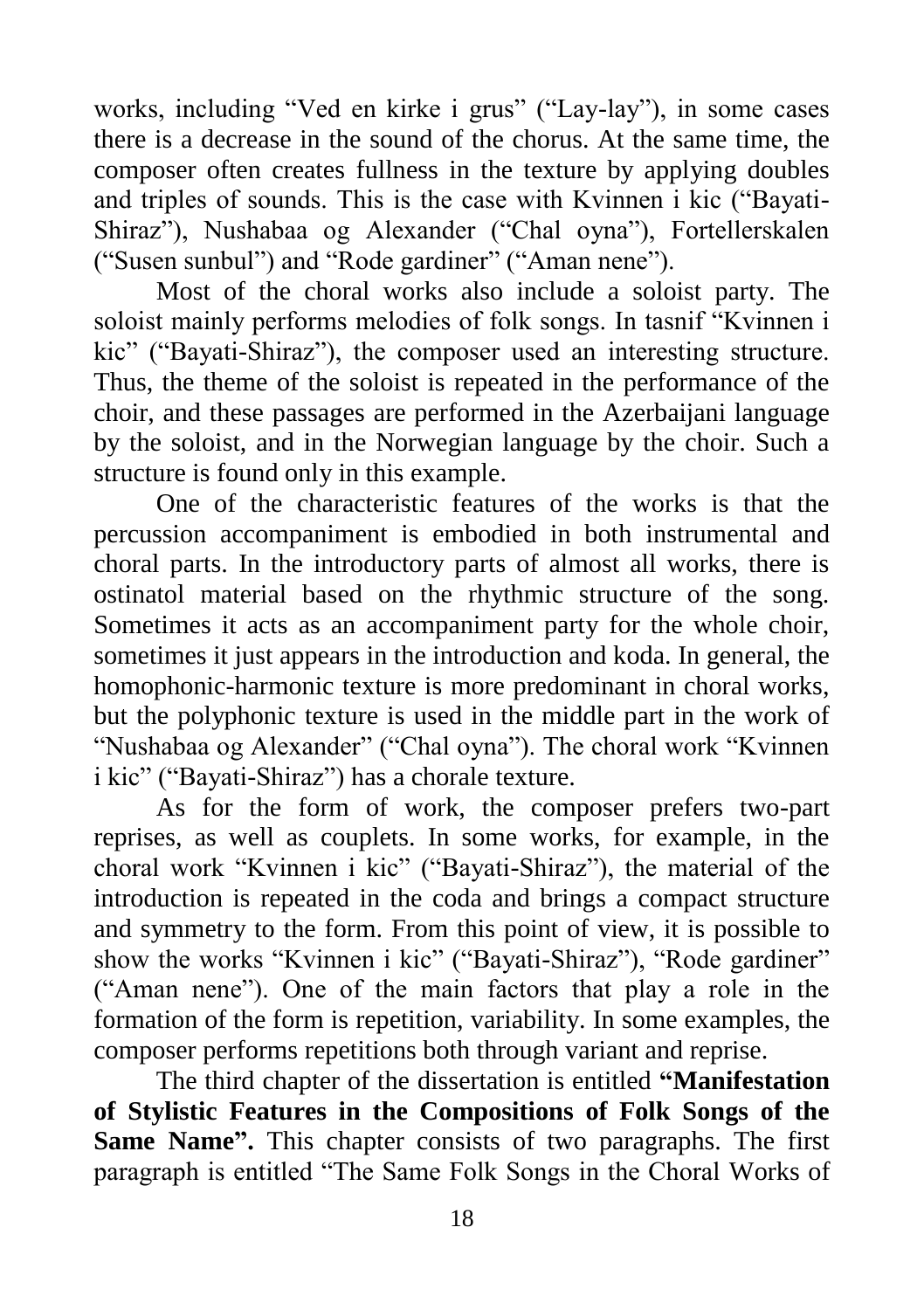Different Composers". This section provides a comparative analysis of various works based on the same folk song. Here we analyzed and compared S.Hajibeyov and I.Ismayilov's choral works on the basis of folk song "Lachin", Jahangir Jahangirov and Ramiz Mustafayev's choral works based on the folk song "Aman keklik"; the choral works of J.Abbasov and I.Ismayilov on the basis of the folk songs "Arakhchinin mendedir", "Evleri var khana-khana".

Thus, our analysis in the previous sections and here once again showed that folklore is an invaluable source for the creativity of Azerbaijani composers, and each artist has benefited from this treasure in his own way. In choral music, the genre and form of folk songs, as well as melodic, rhythmic, mode-intonational features were reflected in more works. During the comparative analysis, the composers showed unique attitude to folk songs. Thus, while J.Abbasov, R.Mustafayev, J.Jahangirov preferred to keep the melodic content of the folk song as it was, E.Dadashov, I.Ismayilov tried to emphasize certain bright phrases and sentences, certain expressions and words that were important in the expression of the content. The principle of distribution of chorus sounds is also observed with general and different features. Here the main melody is distributed from the beginning to the end in the same sound or between sounds, and is developed by polyphonic methods. In R.Mustafayev and J.Abbasov, it is typical that the introductions typical of the vocal-instrumental style of folk song are shown through choral sounds. In these miniatures with the participation of different means of expression, each composer paid special attention to the preservation of the image-emotional content of the folk song, tried to emphasize the aspects related to the mode-intonation.

The second paragraph is entitled **"Folk Song "Sari gelin" in Choral Works".** This section comparatively analyzes the choral works "Sari gelin" by E.Dadashova and J.Abbasov as well as the ballad for choir and symphony orchestra in R.Gadimova's works.

Based on the results of the analysis, it can be said that each composer first of all preferred to exaggerate the leittonation of folk songs. In particular, the motif that forms the basis of the expression "sari gelin" occupies an important place in almost every example. In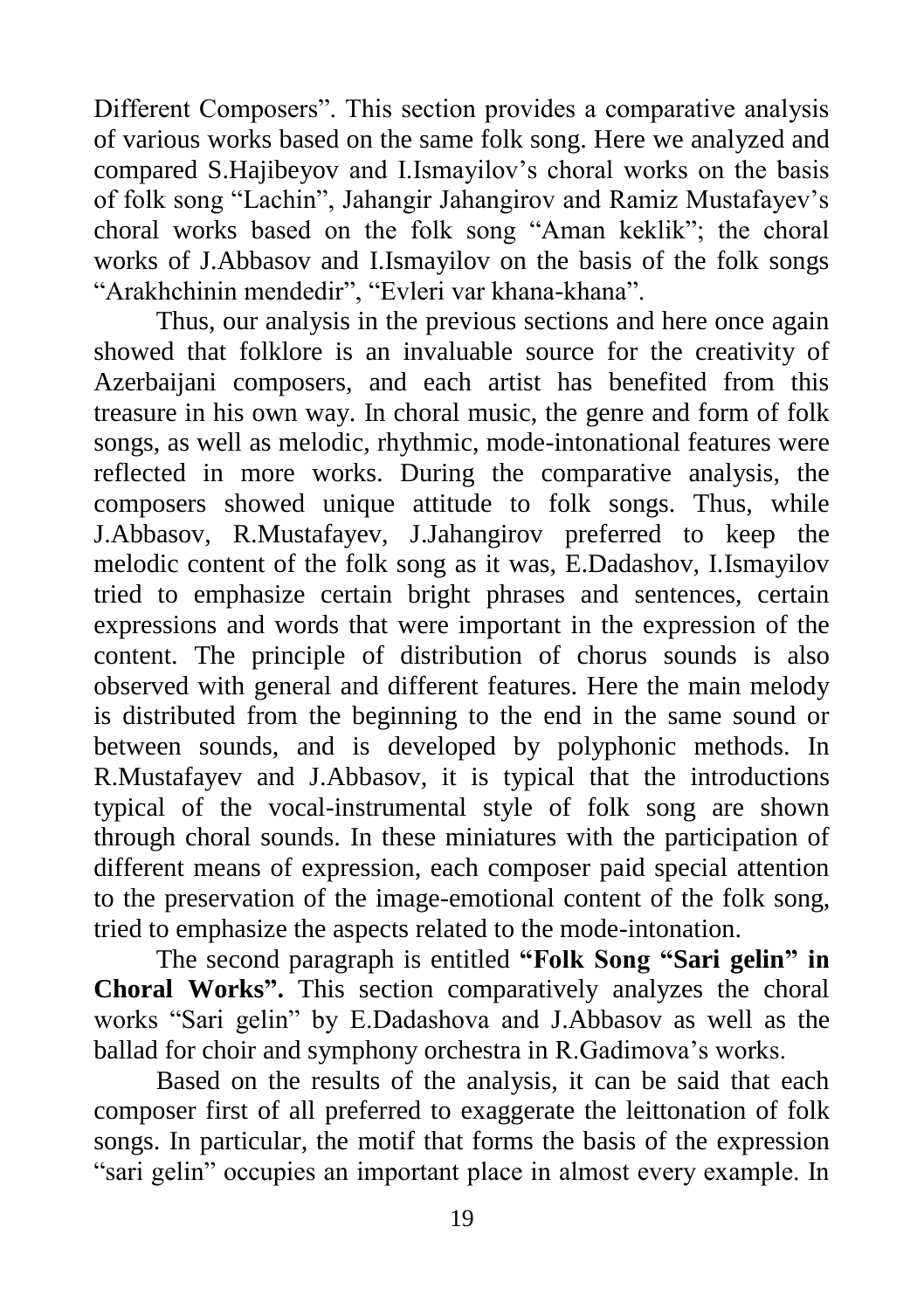addition, the poetic basis of the folk song, along with the melody, acts as a leading factor in the formation of the image-emotional content of the work. Only in this case, the means of expression used by composers and the selected genres determine the role of folk song in the creation of a musical work and its position within the work. Of the examples we have analyzed, R.Gadimova's work is not only a choir miniature, but also a vocal-symphonic type of the ballad genre. However, in synthesizing the characteristics of instrumental and choral music, the composer showed the role of the choir and its importance in the formation of the musical image in connection with the folk song to which she addressed. In E.Dadashova's work folk song is presented for the accompanying women's choir, and in J.Abbasov's work a cappella is developed for the women's choir. In other examples, the folk song acts as a source of miniatures, while in this work, "Sari gelin" also acts as a symbolic image of the Karabakh tragedy. The image is also expressed from different aspects by all three composers. Thus, in E.Dadashova this image is sung lyricallyromantic, in J.Abbasov deep sorrow, and in R.Gadimova tragically dramatic. All three examples, in turn, serve as an important source in the preservation, promotion and transmission of folk songs of sociopolitical importance to future generations.

The next section of the dissertation **"Conclusion"** reflects the views and provisions of the analysis. Including:

- Thanks to the rich creative heritage of Azerbaijani composers, it is possible to follow the formation and development of choral works based on different genres of traditional music as a genre. It is possible to characterize gradually the first and second halves of the XX century, the beginning of the XXI century in terms of the formation of genre features of choral works,the first example of which was reflected in U.Hajibeyli's works. In the first half of the twentieth century, composers referred more to folk songs, while in the second half, choral works based on genres of folklore such as dances, lamentations, songs glorifying the coming of spring, lullabies, and bayatis appeared.

- The emergence of choral works based on folk songs in the first half of the 20th century had two main purposes. The first was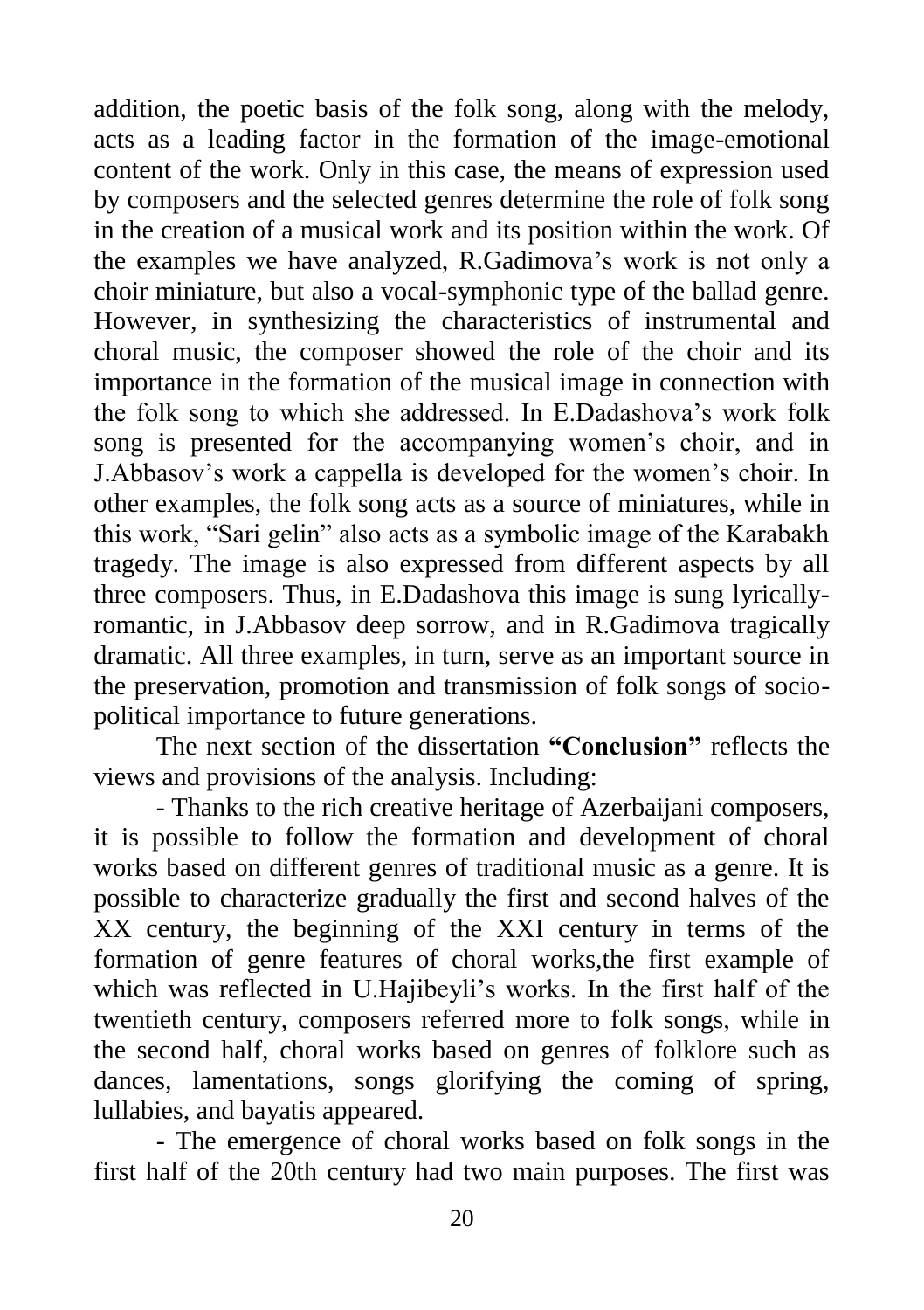the application of folk music in the composers' works, and the second was to ensure the enrichment of the newly formed choral art in terms of performance and repertoire. One of the works carried out to form the artistic and aesthetic taste of the Azerbaijani listener, who got acquainted with polyphonic vocal music through opera, was to develop folk music genres for choir, as well as to use it as a primary source in writing independent choral genres. The examples studied in the dissertation are closely connected with the creation of songs reflecting the historical past of the people, as well as with the success and achievements of the Azerbaijani choral art of the 20th century.

- U.Hajibeyli considered the development of folk music samples for different groups, as well as a necessary step in solving the problem of repertoire of choirs and recommended all composers to do so. From this point of view, it is possible to observe the formation of both the peculiarities of the genre and the school of composition on the basis of the synthesis of national roots and European classical music criteria in the choral works created in the first half of the 20th century. However, during this period, there was a development from the unison organization of choral parts to the polyphonic texture.

- In the choral works created in the first half of the 20th century, the composers worked to reflect the characteristics of the folk song, as well as the mode-intonation, melodic and rhythmic features, as well as the traditions of performance. From this point of view, the use of folk instruments in instrumental accompaniment in U.Hajibeyli's choral works can be a bright example. Unfortunately, this tradition was not continued at a later stage. In addition, the presence of rhythmic ostinatos in the bass, which imitated the percussion accompaniment, and the preservation of melodic material played an important role in the promotion of folk songs and the preservation of their original features.

- The use of polyphonic methods in the choral works of composers such as F.Amirov, N.Aliverdibeyov, J.Jahangirov, S.Hajibeyov, R.Mustafayev also played a special role in the formation of professional criteria of the genre. Given that the polyphonic style is very typical of choral music, the use of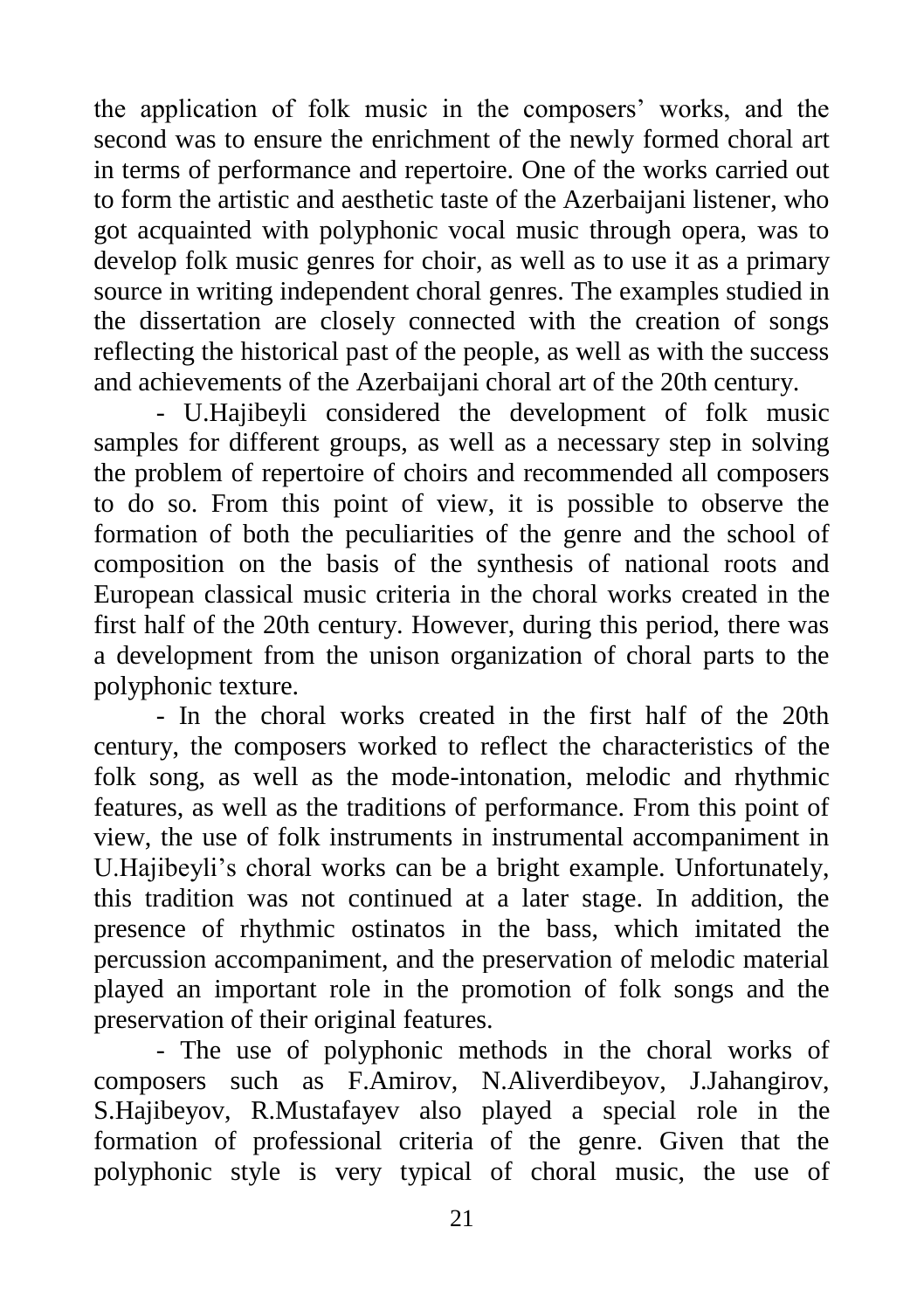techniques, imitations and canons in this style of folk song has led to new interpretation of the song, which is characteristic of choral performance.

Choral performances are designed for accompanied and unaccompanied choirs. In any case, the musical material in the works is developed mainly through the use of polyphonic methods. The use of imitation and mirror movement is common. Although the principle of sound distribution, solo and unison varies depending on the composer and performance, in general, Sopranos always come to the fore as a soloist. The use of motifs and phrases that imitate the percussion in the accompaniment party has also become a common expression in choral work.

The application of polyphonic style in choral works was continued by the next generation of composers. From this point of view, the choral works of G.Mammadov, E.Dadashova, J.Abbasov are noteworthy.

- Folk song works have a special place in the creative activity of modern composers. In these works, new means of expression of modern music are compared with national genres and forms, fretintonation, meter-rhythm, form-structural features. The new approach to folk song, the acquisition of new colors in the style of writing intended for the choir, is the essence of the modern examples we have analyzed. In choral works based on the other genres of folk music, composers created original music, preserving the poetic text.

- In the dissertation, the choral works created by J.Abbasov, E.Dadashova, I.Ismayilov, G.Mammadov were theoretically analyzed for the first time. The methods of expression we observe in the choral works of folk songs created by these composers, the delivery of image-emotional content, the types of textures used in the works vary according to the individual style of the composers. However, one of their common features is the preservation of the image-emotional content of the folk song in these works. Preservation of the original melody among the means of expression embodying the figurative content is achieved by repeating certain expressions and words that are specific and important to the text with ostinatic rhythm and melodic phrases.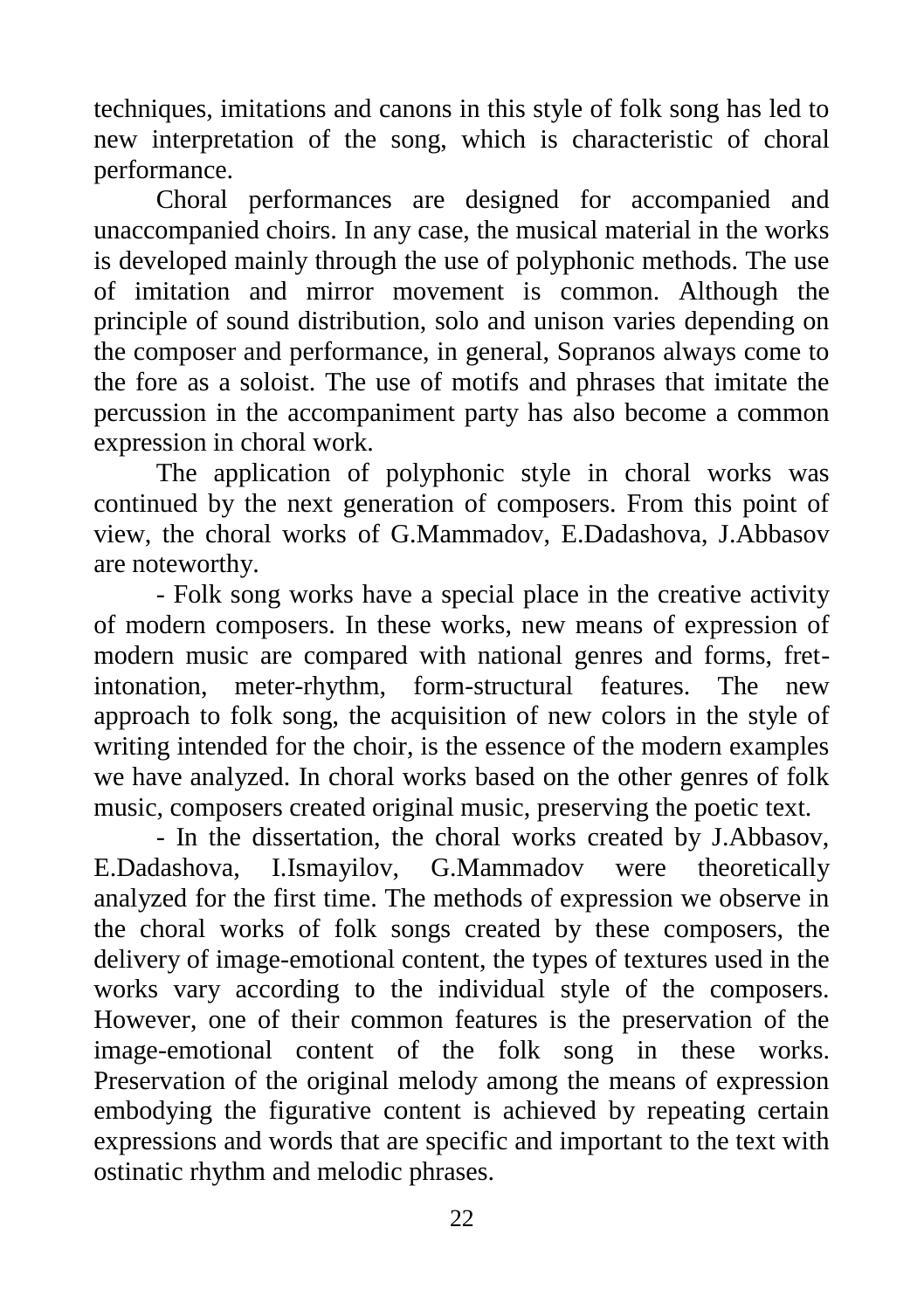- The dissertation comparatively analyzes the choral works of different composers on the basis of folk songs of the same name. During the comparative analysis, the unique attitude of the composers to the folk song was revealed.

- While J.Abbasov, R.Mustafayev, J.Jahangirov preferred to keep the melodic content of the folk song as it was in the compared folk songs, E.Dadashova, I.Ismayilov tried to emphasize certain bright phrases and sentences, certain expressions and words that were important in the expression of the content. The principle of distribution of chorus sounds is also observed with common and different features. Here the main melody is distributed in the same sound or between sounds from the beginning to the end, and is developed by polyphonic methods. In R.Mustafayev and J.Abbasov, it is typical that the introductions typical of the vocal-instrumental style of folk song are shown through choral sounds. In these miniatures with the participation of different means of expression, each composer paid special attention to the preservation of the image-emotional content of the folk song, tried to emphasize the aspects related to the mode-intonation.

- The song "Sari gelin", which has recently acquired a symbolic meaning, has been compared in the works of three composers. Two of them are choral works (E.Dadashova and J.Abbasov), and one is a vocal-instrumental work based on a folk song (R.Gadimova). When addressing this topic, the composers preferred to exaggerate the leitintonations of the folk song. In particular, the motif that forms the basis of the expression "sari gelin" is leading in almost all three examples. The poetic basis of the folk song, along with the melody, acts as a leading factor in the formation of the image-emotional content of the work. The means of expression used by composers and the selected genres determine the role of folk song in the structure of the musical work and its position within the work.

- It should also be noted that as early as in the beginning of the XX century, world-famous composers, ethnomusicologists and methodologists, such as Bela Bartok, Zoltan Kodaly and others, came to the conclusion that the primary source of music education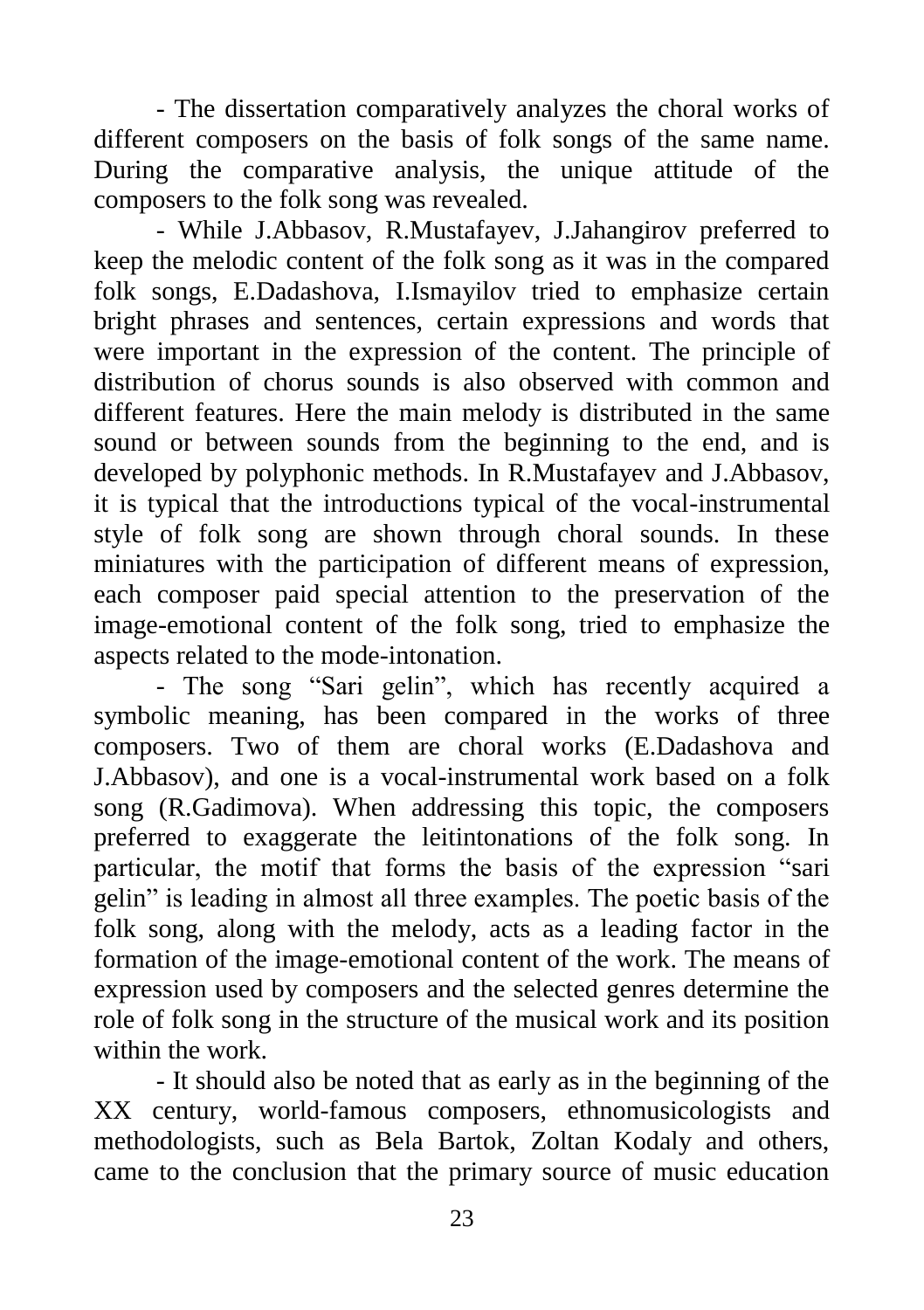for children and people in general must generate from folklore. It is convenient to study folk music in choral performance first, because the choir genre is the most democratic. Everyone may join it (even those who do not have musical education).

Singing in a choir not only develops listening skills, but also plays an important role in shaping the musical taste of performers. The place and role of folklore-based choral works in modern times is very important and significant for every nation. From this point of view, the choral works of modern professional composers of Azerbaijan reviewed in our dissertation are of great significance. By promoting such works, we may preserve the sense of national music, our national spirit, in brief, the most delicate and ancient roots of our musical culture, and achieve to create a future generation with pure and extensive knowledge.

Thus, the development of folk music genres for choir was reflected in one way or another, more or less, in the creative activities of almost all composers. After Uzeyir Hajibeyli, composers such as Fikret Amirov, Nazim Aliverdibeyov, Jahangir Jahangirov, Soltan Hajibeyov, Ramiz Mustafayev, Sardar Farajov, Elnara Dadashova, Azer Dadashov, Galib Mammadov, Jalal Abbasov, Ibrahim Ismayilov, choirmasters Nijat Malikov, Gulbaji Imanova had special services in this field. Thanks to their hard work, the repertoire of choirs has been enriched with valuable examples of this genre.

### **The following scientific works of the author which reflect the main content of the dissertation were published:**

- 1. Məmmədova N.B. Xorun bədii ifaçılıq mədəniyyəti elementləri  $\pi$  – Bakı: Təsviri və dekorativ-tətbiqi sənət məsələləri,  $-2011$ .  $N_2$  2(8),  $-$  s.91-94.
- 2. Məmmədova N.B. Xor əsərlərində xalq mahnılarının istifadəsi // – Bakı: Harmoniya, – 2015. – № 14.
- 3. Məmmədova N.B. Elnarə Dadaşovanın xor üçün işləmələrində xalq mahnısından istifadə məsələləri // Doktorantların və gənc tədqiqatçıların XX Respublika elmi konfransının materialları, – Bakı:  $-2016$ ,  $-$  s.512-513.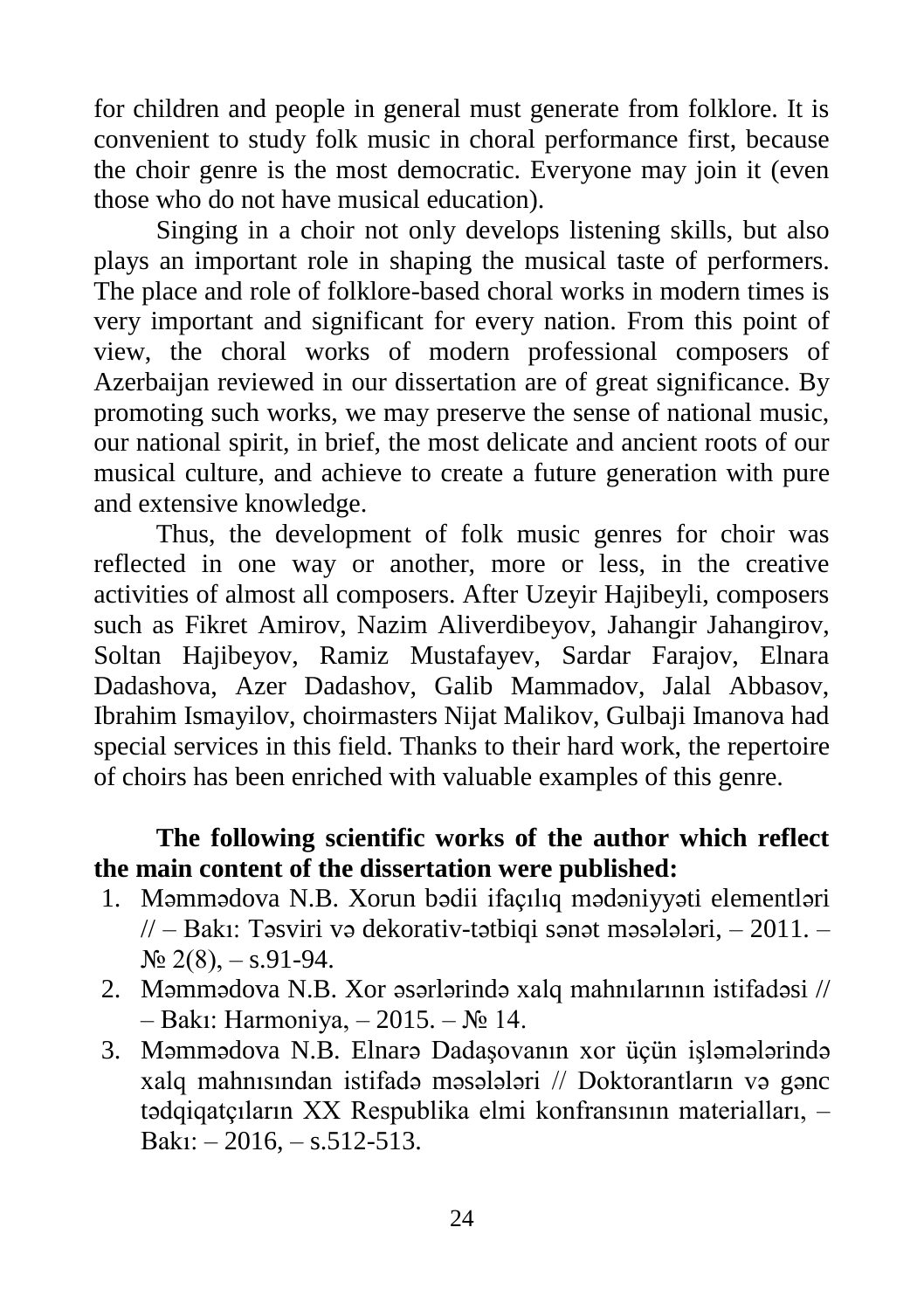- 4. Məmmədova N.B. Cəlal Abbasovun "Araxçının məndədir" Azərbaycan xalq mahnısının xor üçün işləməsi // – Bakı: Mədəniyyət.az, – 2016. – № 7(305), – s.70-72.
- 5. Məmmədova N.B. Rəna Qədimovanın "Sarı gəlin" balladasında xor partiyasının xüsusiyyətləri // – Bakı: Konservatoriya, – 2016.  $-$  N<sub>2</sub>3(33),  $-$  s.75-81.
- 6. Məmmədova N.B. "Sarı gəlin" Azərbaycan xalq mahnısı əsasında E.Dadaşova və C.Abbasovun xor işləmələri // – Bakı: Musiqi dünyası, – 2016. –№2 (67), – s.124-126.
- 7. Məmmədova N.B. Soltan Hacıbəyovun "Ay Laçın" xalq mahnısı əsasında xor işləməsinin üslub xüsusiyyətlərinə dair // "Qloballaşan dünyada musiqi ənənələri" I beynəlxalq elmipraktik konfransının materialları, – Bakı: – 2017, – s.276-279.
- 8. Мамедова, Н.Б. О стилистических особенностях обработок народных песен для хора Джангира Джангирова // Труды Х Международная научно-практическая конференции "Российская наука в современном мире", – Москва: – 2017,  $- c.190 - 192.$
- 9. Məmmədova N.B. İ.İsmayılovun Azərbaycan xalq mahnıları əsasında xor işləmələri // – Bakı: Harmoniya, – 2018. –  $\mathbb{N}^2$ 17.
- 10. Məmmədova N.B. Sərdar Fərəcovun "Ləbu-ləb" Azərbaycan xalq mahnısı əsasında xor işləməsi // – Bakı: Musiqi dünyası, –  $2018. - N<sub>2</sub>4(77)$ . – s.71-74.
- 11. Məmmədova N.B. Cəlal Abbasovun xor üçün xalq mahnı işləmələrinin bəzi üslub xüsusiyyətləri // "Musiqişünaslığın aktual problemləri" konfransının materialları, – Bakı: 2019, – s.122-127.
- 12. Мамедова, Н.Б. Обработки народных песен для хора (на примере творчества Галиба Мамедова) // – Москва: Музыковедение, – 2020. – №9, – с.32-40.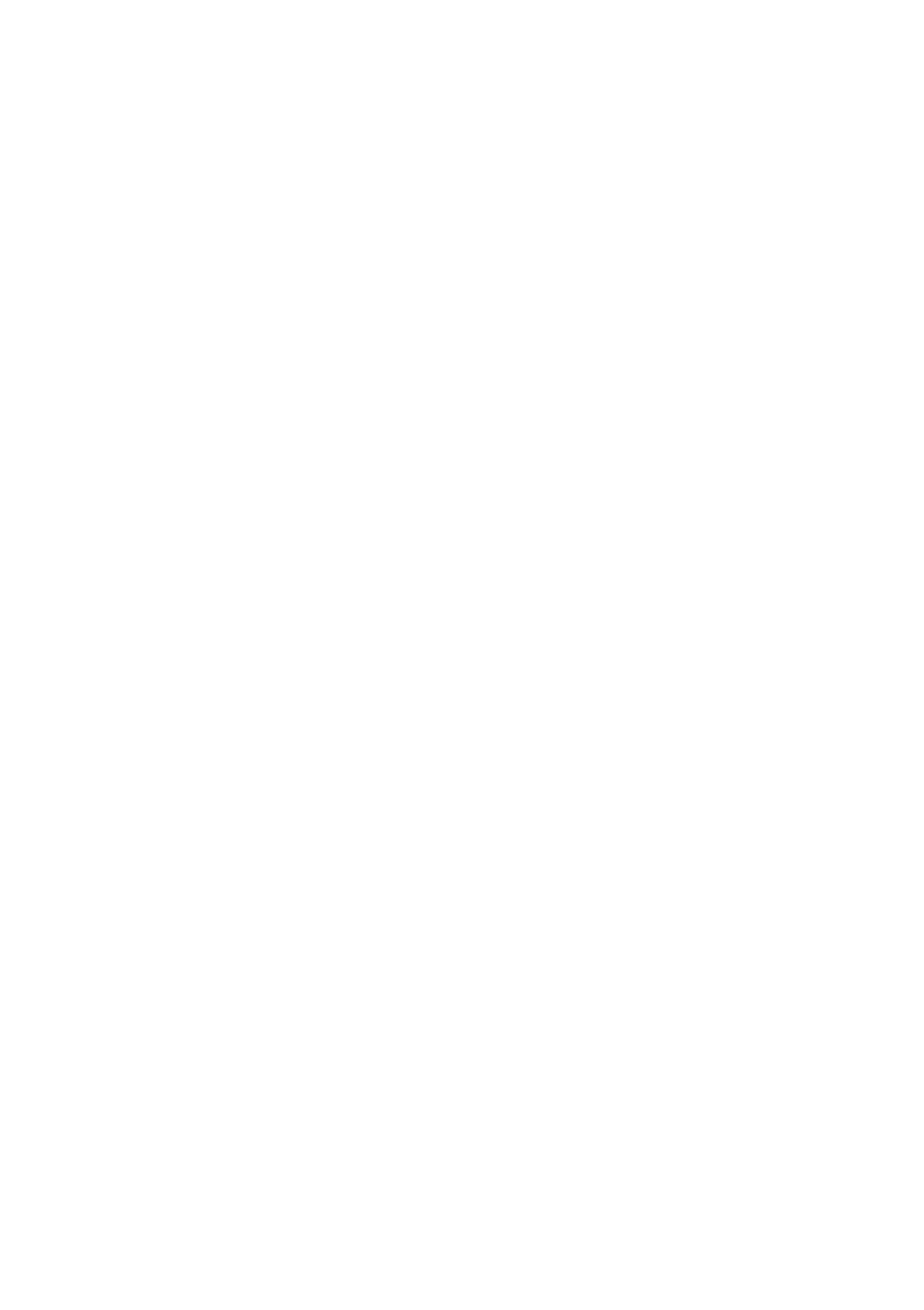The defense will be held on  $28$   $\frac{\text{True}}{\text{True}}$  2022 at  $\frac{14}{100}$ at the meeting of the Dissertation council FD 2.36 of Supreme Attestation Commission under the President of the Republic of Azerbaijan operating at the Baku Music Academy named after Uzeyir Hajibeyli.

Address: AZ1014, Baku, Sh.Badalbeyli street 98.

Dissertation is accessible at the Baku Music Academy named after Uzeyir Hajibeyli Library.

Electronic versions of dissertation and its abstract are available on the official website of the Baku Music Academy named after Uzeyir Hajibayli.

Abstract was sent to the required addresses on 27 May 2022.